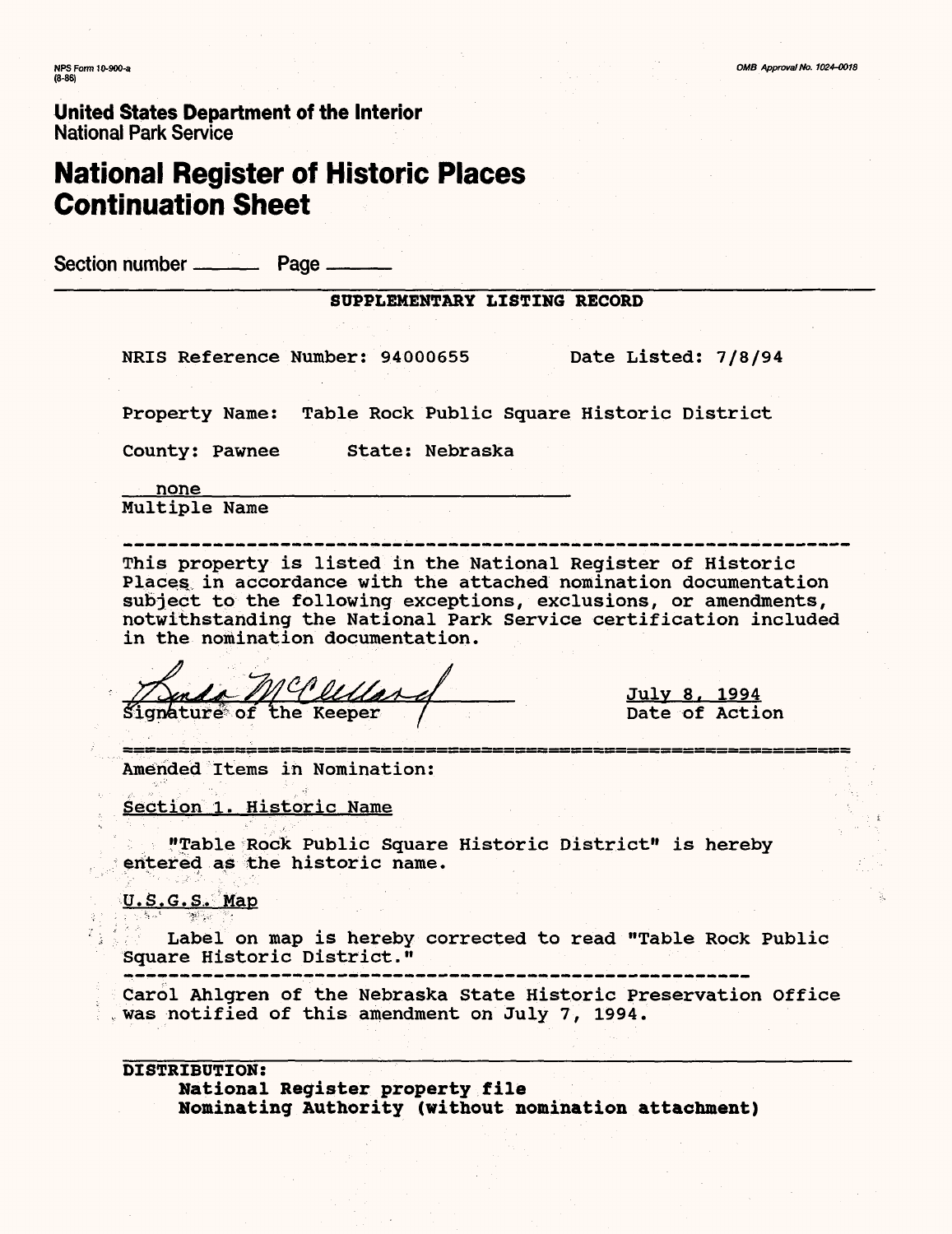| RECEIVED 413<br>JJN<br>This form is for use in nominating or requesting determinations for individual properties and districts. See instruction of a set of exaction of the set of exaction of the set of exaction of the set of exaction of the set<br>subcategories from the instructions. Place additional entries and narrative items on continuation sheets (NPS Form 10-980a). Use a typewriter, word processor, or computer, to<br>other names/site number Table Rock Public Square Historic District; PW08: multiple<br>street & number see map of district boundary not for publication [n/a]<br>city or town Table Rock and the contract of the contract of the contract of the contract of the contract of the contract of the contract of the contract of the contract of the contract of the contract of the contract of th<br>state Nebraska code NE county Pawnee code 133 zip code 68447<br>As the designated authority under the National Historic Preservation Act of 1986, as amended, I hereby certify that this [X] nomination [] request | 1.1994                                                                                                                                              | <b>OMB</b> No. 1024-0018<br>vicinity $[n/a]$ |  |
|----------------------------------------------------------------------------------------------------------------------------------------------------------------------------------------------------------------------------------------------------------------------------------------------------------------------------------------------------------------------------------------------------------------------------------------------------------------------------------------------------------------------------------------------------------------------------------------------------------------------------------------------------------------------------------------------------------------------------------------------------------------------------------------------------------------------------------------------------------------------------------------------------------------------------------------------------------------------------------------------------------------------------------------------------------------|-----------------------------------------------------------------------------------------------------------------------------------------------------|----------------------------------------------|--|
|                                                                                                                                                                                                                                                                                                                                                                                                                                                                                                                                                                                                                                                                                                                                                                                                                                                                                                                                                                                                                                                                |                                                                                                                                                     |                                              |  |
|                                                                                                                                                                                                                                                                                                                                                                                                                                                                                                                                                                                                                                                                                                                                                                                                                                                                                                                                                                                                                                                                |                                                                                                                                                     |                                              |  |
|                                                                                                                                                                                                                                                                                                                                                                                                                                                                                                                                                                                                                                                                                                                                                                                                                                                                                                                                                                                                                                                                |                                                                                                                                                     |                                              |  |
|                                                                                                                                                                                                                                                                                                                                                                                                                                                                                                                                                                                                                                                                                                                                                                                                                                                                                                                                                                                                                                                                |                                                                                                                                                     |                                              |  |
|                                                                                                                                                                                                                                                                                                                                                                                                                                                                                                                                                                                                                                                                                                                                                                                                                                                                                                                                                                                                                                                                |                                                                                                                                                     |                                              |  |
|                                                                                                                                                                                                                                                                                                                                                                                                                                                                                                                                                                                                                                                                                                                                                                                                                                                                                                                                                                                                                                                                |                                                                                                                                                     |                                              |  |
|                                                                                                                                                                                                                                                                                                                                                                                                                                                                                                                                                                                                                                                                                                                                                                                                                                                                                                                                                                                                                                                                |                                                                                                                                                     |                                              |  |
|                                                                                                                                                                                                                                                                                                                                                                                                                                                                                                                                                                                                                                                                                                                                                                                                                                                                                                                                                                                                                                                                |                                                                                                                                                     |                                              |  |
|                                                                                                                                                                                                                                                                                                                                                                                                                                                                                                                                                                                                                                                                                                                                                                                                                                                                                                                                                                                                                                                                |                                                                                                                                                     |                                              |  |
|                                                                                                                                                                                                                                                                                                                                                                                                                                                                                                                                                                                                                                                                                                                                                                                                                                                                                                                                                                                                                                                                |                                                                                                                                                     |                                              |  |
|                                                                                                                                                                                                                                                                                                                                                                                                                                                                                                                                                                                                                                                                                                                                                                                                                                                                                                                                                                                                                                                                |                                                                                                                                                     |                                              |  |
|                                                                                                                                                                                                                                                                                                                                                                                                                                                                                                                                                                                                                                                                                                                                                                                                                                                                                                                                                                                                                                                                |                                                                                                                                                     |                                              |  |
|                                                                                                                                                                                                                                                                                                                                                                                                                                                                                                                                                                                                                                                                                                                                                                                                                                                                                                                                                                                                                                                                |                                                                                                                                                     |                                              |  |
| the procedural and professional requirements set forth in 36 CFR Part 60. In my opinion, the property [X] meets [] does not meet the National<br>Register Criteria. I recommend that this property be considered significant [] nationally [] statewide $[X]$ locally. (1) See continuation sheet for<br>5/23/94                                                                                                                                                                                                                                                                                                                                                                                                                                                                                                                                                                                                                                                                                                                                               | for determination of eligibility meets the documentation standards for registering properties in the National Register of Historic Places and meets |                                              |  |
| In my opinion, the property [] meets [] does not meet the National Register criteria. ([] See continuation sheet for additional comments.)                                                                                                                                                                                                                                                                                                                                                                                                                                                                                                                                                                                                                                                                                                                                                                                                                                                                                                                     |                                                                                                                                                     |                                              |  |
|                                                                                                                                                                                                                                                                                                                                                                                                                                                                                                                                                                                                                                                                                                                                                                                                                                                                                                                                                                                                                                                                |                                                                                                                                                     |                                              |  |
|                                                                                                                                                                                                                                                                                                                                                                                                                                                                                                                                                                                                                                                                                                                                                                                                                                                                                                                                                                                                                                                                |                                                                                                                                                     |                                              |  |
|                                                                                                                                                                                                                                                                                                                                                                                                                                                                                                                                                                                                                                                                                                                                                                                                                                                                                                                                                                                                                                                                |                                                                                                                                                     |                                              |  |
|                                                                                                                                                                                                                                                                                                                                                                                                                                                                                                                                                                                                                                                                                                                                                                                                                                                                                                                                                                                                                                                                |                                                                                                                                                     |                                              |  |
| Wellang                                                                                                                                                                                                                                                                                                                                                                                                                                                                                                                                                                                                                                                                                                                                                                                                                                                                                                                                                                                                                                                        |                                                                                                                                                     |                                              |  |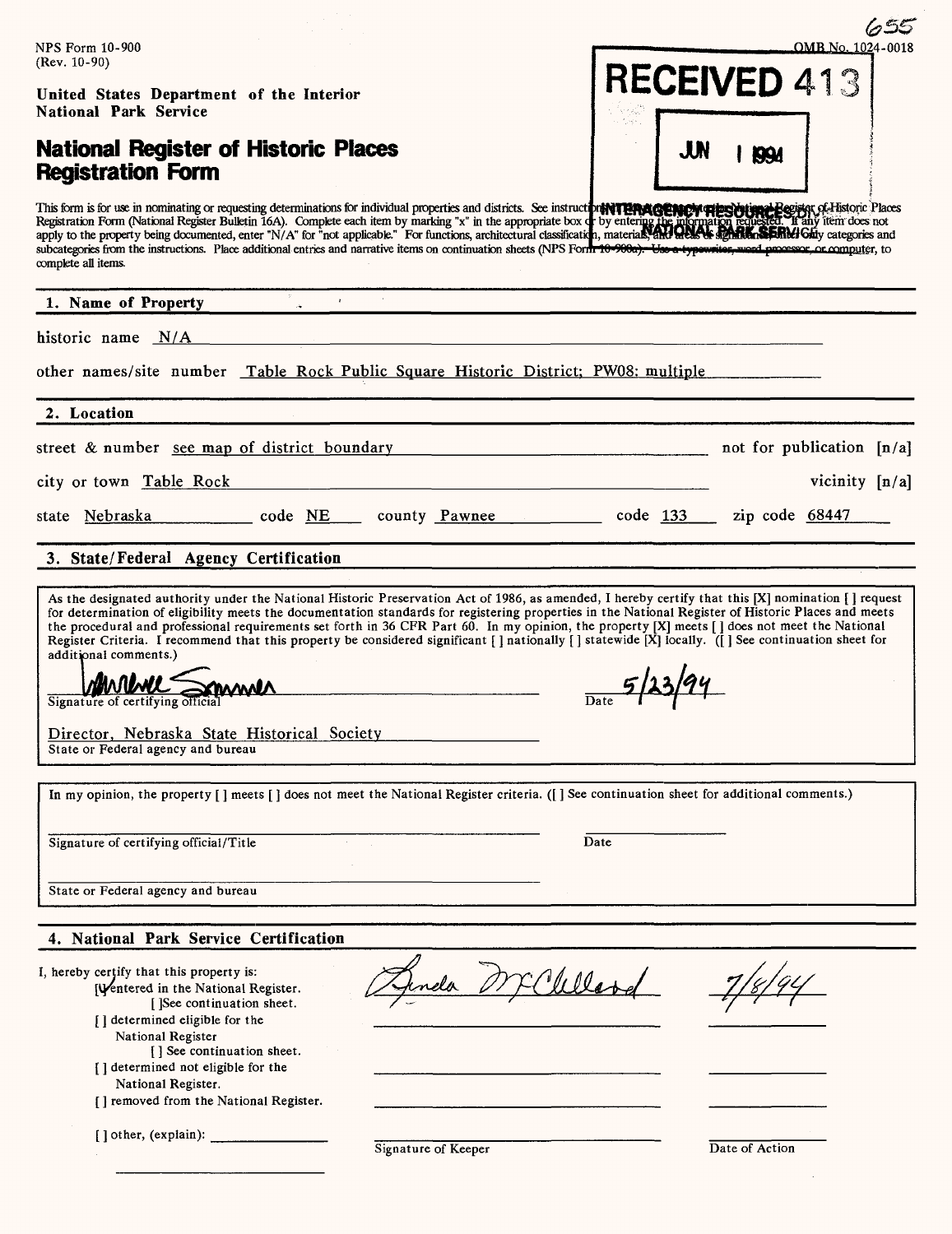# Table Rock Public Square Historic District

### Name of Property

## Pawnee County, Nebraska

Tin, Vinyl

<u> 1989 - Johann Barbara, martxa alemaniar a</u>

roof Asphalt other \_\_\_\_

County and State

### **5. Classification**

| <b>Ownership of Property</b><br>(Check as many boxes as apply)                                                                                                                                                                                                   | <b>Category of Property</b><br>(Check only one box)                                                   |                                                                                                                                                                                  | <b>Number of Resources within Property</b><br>(Do not include previously listed resources in the count.)             |                                                      |
|------------------------------------------------------------------------------------------------------------------------------------------------------------------------------------------------------------------------------------------------------------------|-------------------------------------------------------------------------------------------------------|----------------------------------------------------------------------------------------------------------------------------------------------------------------------------------|----------------------------------------------------------------------------------------------------------------------|------------------------------------------------------|
| [x] private<br>[x] public-local<br>[] public-State<br>[] public-Federal                                                                                                                                                                                          | $\lceil \cdot \rceil$ building(s)<br>[x] district<br>site<br>Ħ<br>$\mathsf{L}$<br>structure<br>object | Contributing<br>28<br>$\mathbf{1}$<br>6<br>$\mathbf{0}$<br>35                                                                                                                    | Noncontributing<br>13<br>$\bf{0}$<br>3<br>$\bf{0}$<br>16                                                             | buildings<br>sites<br>structures<br>objects<br>Total |
| Name of related multiple property listing<br>(Enter "N/A" if property is not part of a multiple property listing.)<br>N/A                                                                                                                                        |                                                                                                       | in the National Register                                                                                                                                                         | Number of contributing resources previously listed                                                                   |                                                      |
| 6. Function or Use                                                                                                                                                                                                                                               |                                                                                                       |                                                                                                                                                                                  |                                                                                                                      |                                                      |
| <b>Historic Functions</b><br>(Enter categories from instructions)<br>Domestic: single dwelling<br>Domestic: hotel<br>Religion: church<br>organizational, financial institution<br>Recreation & Culture: music facility, outdoor<br>recreation<br>Landscape: park | Commerce/Trade: business, professional,                                                               | <b>Current Functions</b><br>(Enter categories from instructions)<br>Domestic: restaurant<br>Religion: church<br>Commerce/Trade: business<br>Vacant/Not in Use<br>Landscape: park | Domestic: single dwelling<br>Government: post office, fire house<br>Recreation & Culture: museum, outdoor recreation |                                                      |
| 7. Description                                                                                                                                                                                                                                                   |                                                                                                       |                                                                                                                                                                                  |                                                                                                                      |                                                      |
| Architectural Classification<br>(Enter categories from instructions)                                                                                                                                                                                             |                                                                                                       | <b>Materials</b><br>(Enter categories from instructions)                                                                                                                         |                                                                                                                      |                                                      |
| Late 19th & 20th Century Revivals                                                                                                                                                                                                                                |                                                                                                       | foundation Limestone, Brick<br>walls                                                                                                                                             | Brick, Frame, Asbestos, Asphalt, Aluminum                                                                            |                                                      |

### **Narrative Description**

(Describe the historic and current condition of the property on one or more continuation sheets.)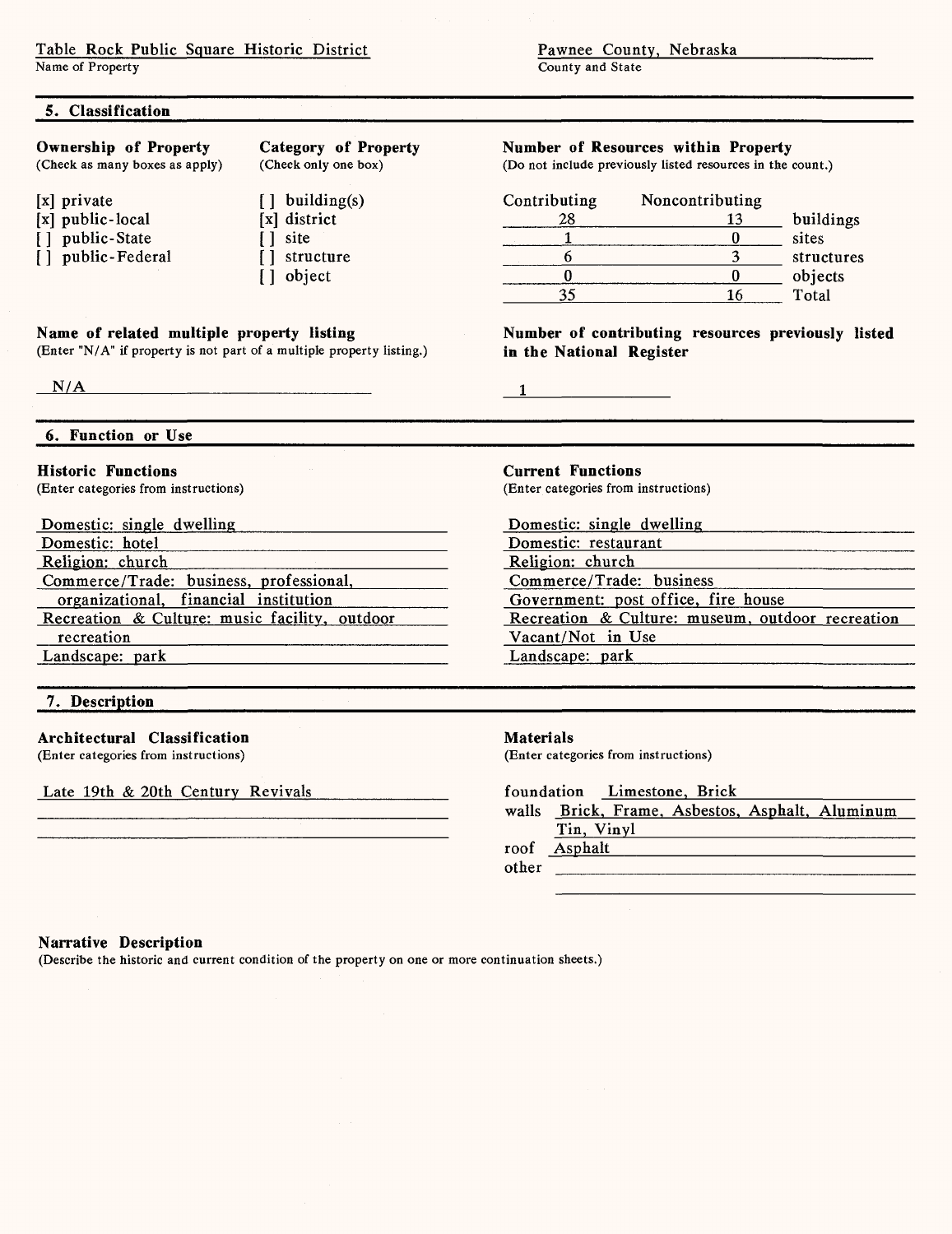Name of Property

### **8. Statement of Significance**

### **Applicable National Register Criteria**

(Mark "x" in one or more boxes for the criteria qualifying the property for National Register listing)

- [x] A Property is associated with events that have made a significant contribution to the broad patterns of our history.
- [ ] B Property is associated with the lives of persons significant in our past.
- [ ] C Property embodies the distinctive characteristics of a type, period, or method of construction or represents the work of a master, or possesses high artistic values, or represents a significant and distinguishable entity whose components lack individual distinction.
- [ ] D Property has yielded, or is likely to yield information important in prehistory or history.

## **Criteria Considerations**

(Mark "x" in all the boxes that apply.)

Property is:

- [ ] A owned by a religious institution or used for religious purposes.
- [ ] **B** removed from its original location.
- [ ] C a birthplace or a grave.
- [ ] **D** a cemetery.
- [ ] E a reconstructed building, object, or structure.
- [] **F** a commemorative property.
- [ ] G less than 50 years of age or achieved significance within the past 50 years.

### **Narrative Statement of Significance**

(Explain the significance of the property on one or more continuation sheets.)

### **9. Major Bibliographical References**

#### **Bibliography**

(Cite the books, articles, and other sources used in preparing this form on one or more continuation sheets.)

### **Previous documentation on file** (NPS):

- [ ] preliminary determination of individual listing (36 CFR 67) has been requested.
- [ ] previously listed in the National Register
- [ ] previously determined eligible by the National Register
- [ ] designated a National Historic Landmark
- [ ] recorded by Historic American Buildings Survey
- #\_\_\_\_\_\_\_\_\_\_\_ [ ] recorded by Historic American Engineering Record # \_\_\_\_\_\_\_\_

### Pawnee County, Nebraska

County and State

### **Areas of Significance**

(Enter categories from instructions)

Community Planning & Development

and the contract of the contract of the contract of the contract of the contract of the contract of the contract of

### **Period of Significance**

1883-1921\_\_\_\_\_\_\_\_

**Significant Dates**

1883, 1920\_\_\_\_\_\_\_\_\_\_\_

### **Significant Person**

(Complete if Criterion B is marked above)

### $N/A$

**Cultural Affiliation**

 $N/A$ 

### **Architect/Builder**

N/A**\_\_\_\_\_**

### **Primary Location of Additional Data:**

- [x] State Historic Preservation Office
- [] Other State agency
- [ ] Federal agency
- [ ] Local government
- [ ] University
- [] Other
- Name of repository: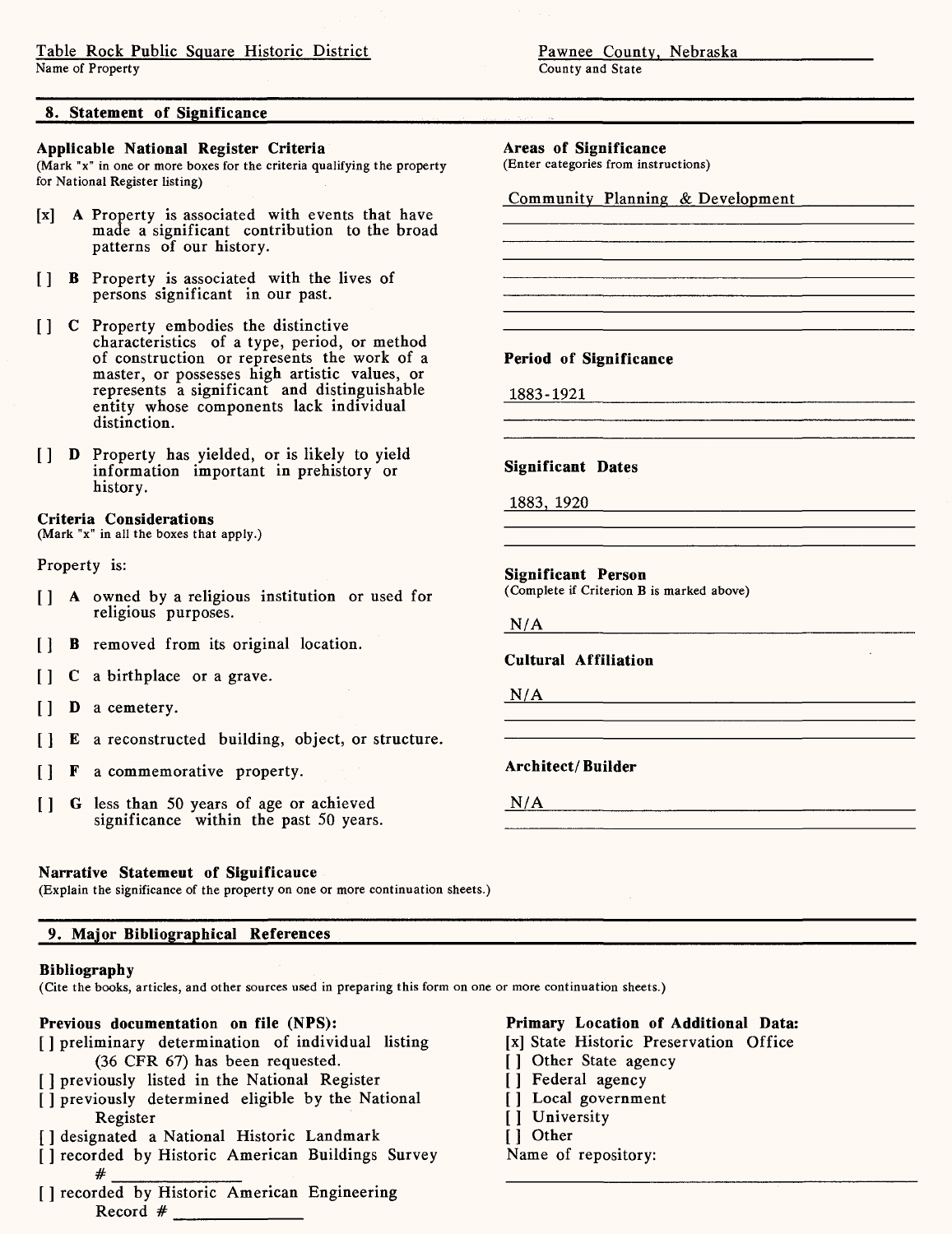Table Rock Public Square Historic District<br>
Name of Property<br>
Name of Property Name of Property

**10. Geographical Data\_\_\_\_\_\_\_\_\_\_\_\_\_ ... \_\_\_\_\_\_\_\_\_\_\_\_\_\_\_\_** 

**Acreage of Property** 13.75\_\_\_\_\_\_\_\_\_\_\_

UTM References (Place additional UTM references on a continuation sheet)

|      | Zone Easting Northing |  |           | Zone Easting Northing     |
|------|-----------------------|--|-----------|---------------------------|
| - 14 | 747460 4451600        |  | 14 747220 | 4451340                   |
| - 14 | 747460 4451340        |  |           | 14 747220 4451600         |
|      |                       |  |           | [ See continuation sheet. |

### **Verbal Boundary Description**

(Describe the boundaries of the property on a continuation sheet.)

#### **Boundary Justification**

(Explain why the boundaries were selected on a continuation sheet.)

### 11. Form Prepared By

| name/title Lonnie Dickson, Survey Assistant; Kathy Fimple, Historian; John Kay, Principle Investigator |                            |
|--------------------------------------------------------------------------------------------------------|----------------------------|
| organization Save America's Heritage                                                                   | date $8/27/1993$           |
| street & number 2714 Rathbone Road                                                                     | telephone $(402)$ 483-0418 |
| city or town Lincoln                                                                                   | zip code 68502<br>state NE |
|                                                                                                        |                            |

### **Additional Documentation\_\_\_\_\_\_\_\_\_\_\_\_\_\_\_\_\_\_\_\_\_\_\_\_\_\_\_\_\_\_\_\_\_\_\_\_\_\_\_\_\_\_\_\_\_\_\_\_\_\_\_\_\_\_**

Submit the following items with the completed form:

### **Continuation Sheets**

#### **Maps**

**A USGS map** (7.5 or 15 minute series) indicating the property's location.

street & number telephone

Management and Budget, Paperwork Reductions Project (1024-0018), Washington, DC 20503.

**A Sketch map** for historic districts and properties having large acreage or numerous resources.

#### **Photographs**

Representative **black and white photographs** of the property.

#### **Additional items**

(Check with the SHPO or FPO for any additional items)

| Property Owner                                          |  |  |
|---------------------------------------------------------|--|--|
| (Complete this item at the request of the SHPO or FPO.) |  |  |
| name                                                    |  |  |

| city or town | state | zip code |
|--------------|-------|----------|
|              |       |          |

**Paperwork Reduction** Act **Statement:** This information is being collected for applications to the National Register of Historic Places to nominate properties for listing or determine eligibility for listing, to list properties, and to amend existing listings. Response to this request is required to obtain<br>a benefit in accordance with the National Historic Preservatio Estimated Burden Statement: Public reporting burden for this form is estimated to average 18.1 hours per response including the time for reviewing<br>instructions, gathering and maintaining data, and completing and reviewing of this form to the Chief, Administrative Services Division, National Park Service, P.O. Box 37127, Washington, DC 20013-7127; and the Office of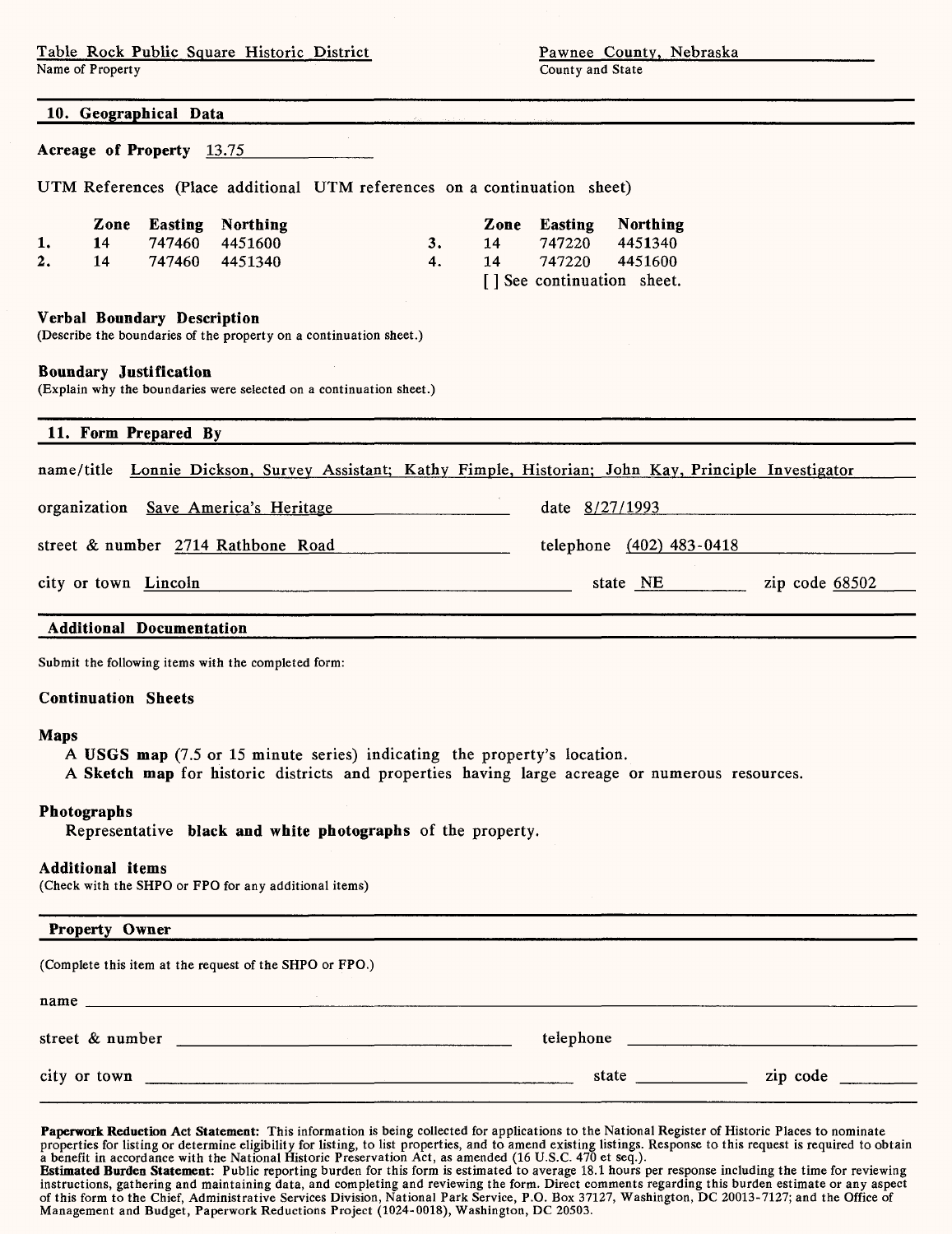| NPS Form 10-900-a<br>$(8-86)$                                            | <b>RECEIVED 413</b>                                                    | OMB No. 1024-0018                           |
|--------------------------------------------------------------------------|------------------------------------------------------------------------|---------------------------------------------|
| United States Department of the Interior<br><b>National Park Service</b> | JJN<br><u>1994</u>                                                     |                                             |
| <b>National Register of Historic Places</b><br><b>Continuation Sheet</b> | <b>INTERAGENCY RESOURCES DIVIS FOR PUBLIC Square Historic District</b> | Name of Property                            |
| <b>Section</b><br>Page 1                                                 | <b>NATIONAL PARK SERVICE</b>                                           | Pawnee County, Nebraska<br>County and State |

#### **DESCRIPTION**

The Table Rock Public Square Historic District is located in Table Rock, a small Pawnee County town The district is comprised of late nineteenth- and early twentieth-century residential and commercial buildings that front on four sides of a large public square park. Wide streets surround the park and reinforce its central location in the district. The land falls sharply away from the district on three sides into the North Fork of the Big Nemaha River Valley. The scale of the park and its relationship to the buildings around it result in a unique public square environment. The district is comprised of 35 contributing resources: 28 buildings, 1 site, 6 structures as well as 16 non-contributing resources.

The Table Rock Public Square Historic District is centered around the public square park in Table Rock, a small southeastern Nebraska town (1990 population: 308). Rectangular in shape, the district is situated in the central part of the town. The four streets that surround the square are Luzerne (on the south), Houston (on the west), Pennsylvania (on the north) and Nebraska (on the east). The district is located between Nebraska State Highway #4 and spur #65. As one enters the square from narrow access roads, a sense of arrival is reinforced as the width of the streets increases drastically at the four intersections around the public square (see district boundary map). The intersection of Pennsylvania and Houston streets, the public square park, and the intersection of Nebraska and Luzerne streets buffer the residential and commercial areas. Of the ten residential properties constructed between c!885 and 1909, four are non-contributing, but all retain the scale and massing that are characteristic of late nineteenth-century houses. Three of the most notable are of brick construction: the Pattison-Burrow House (PW08-47); the Norris House (PW08-11); and the Holmes-Zolenka House (PW08-10) (see photo #'s 7, 9 & 10).

Table Rock was platted with larger than normal city blocks (332 x 396 feet). As the park is a full block, coupled with wide streets around its perimeter, the open space in the public square is unusually vast. Four pairs of concrete and cast iron light poles, located at the midpoint of each side of the park, create visual pathways between the residential and commercial components of the district. These pathways also link recreational and social areas within the park (i.e. picnic shelter/bandstand area to basketball and open grass areas). Views from within the park to the downtown businesses are framed by the State Bank of Table Rock (PW08-18),the Opera House (PW08-17),and I.O.O.F.Hall (PW08-19) on the west and the former Lincoln Hotel Block (PW08-61) and filling station (PW08-77) on the east (see photo  $\#$ 's 4-6,13 & 14).

Luzerne Street, on the south side of the public square park, throughout time has been the anchor of Table Rock's commercial district, as well as the major east-west corridor through town. In 1883, Rev. C.W. Giddings donated the block for the public square park and the formation of Table Rock's downtown public square was complete. Historic photographs indicate that Table Rock's commercial buildings developed through time in a manner that was similar to other southeastern Nebraska communities (see photo # 14). Frame commercial buildings were originally constructed and gradually replaced with brick. A fire in February of 1920, however, destroyed nearly all of the town's late nineteenth-century brick buildings on the south side of the square, with the exception of the Richardson-Kovanda Building (PW08-80) and the William Taylor Building (PW08-81) at the extreme western edge of the block (see photo  $\#$ 's 2 & 3).

The buildings destroyed by the fire were constructed of brick; however, two frame commercial buildings were dynamited to prevent the fire from spreading east to the Lincoln Hotel Block (PW08-61, see photo #1). The aftermath of the fire had a decisive role in the commercial development of Table Rock. With the exception of four buildings that were reconstructed immediately after the fire, large gaps remained in the middle of the block until the late 1960's-70's when a one-story post office and a telephone building were constructed. Although the scale and massing as well as the construction dates of these buildings make them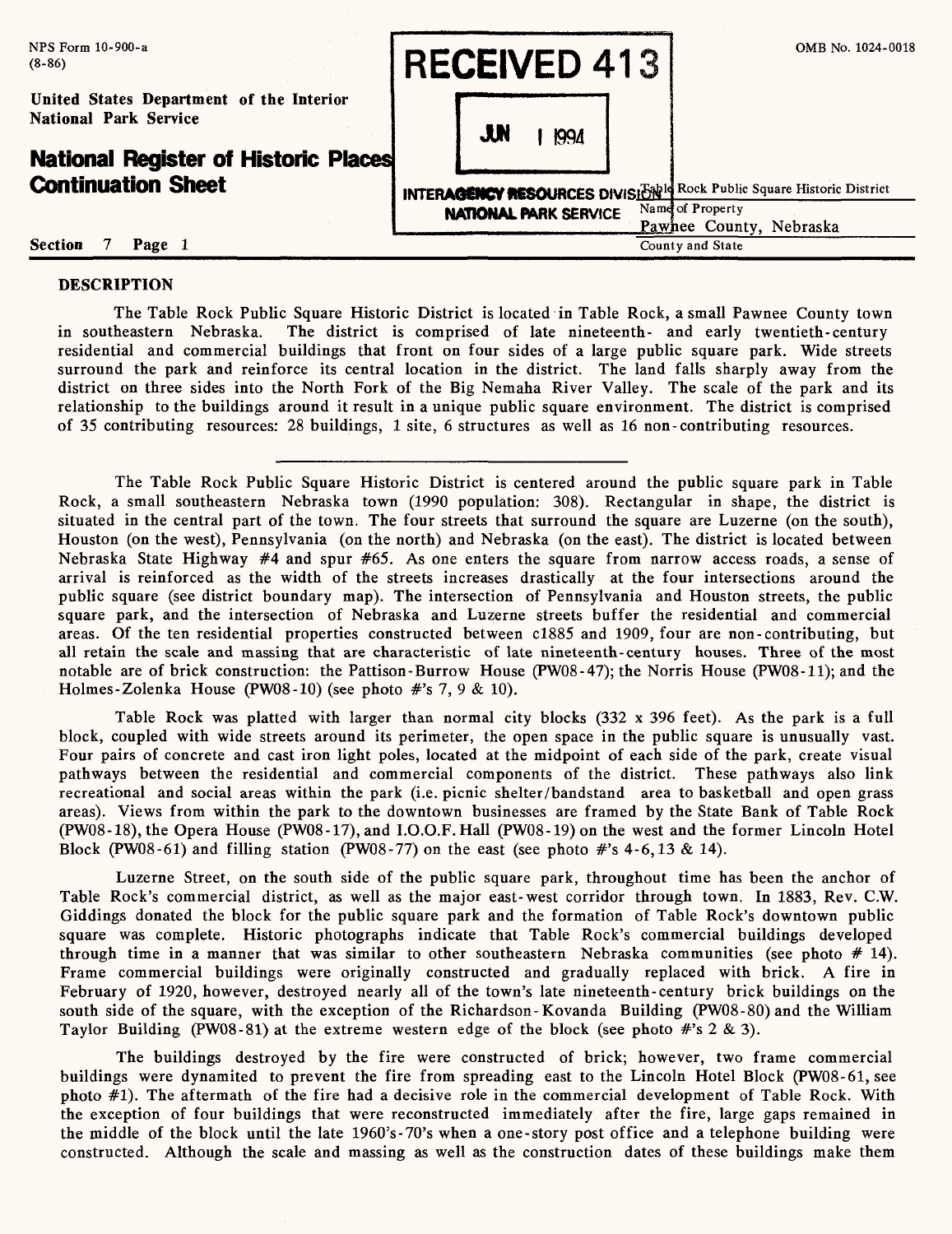## **National Register of Historic Places Continuation Sheet**

| Continuation Sneet |                         | Table Rock Public Square Historic District |
|--------------------|-------------------------|--------------------------------------------|
|                    |                         | Name of Property                           |
|                    | Pawnee County, Nebraska |                                            |
| Section            | Page 2                  | County and State                           |

### **DESCRIPTION (continued)**

non-contributing, their location reinforces the public square district as the continued center of services and commerce in Table Rock.

Ironically, it was minimal growth and stagnation after the fire, combined with other factors, that has preserved the historic character of Table Rock's Public Square Historic District. The brick facades of the existing late nineteenth- and early twentieth-century buildings are intact. A good percentage of the houses on the north and east sides of the square contribute to the area's historic character. As a whole, the commercial and residential aspects of the district combine to make a distinctive example of a public square form of community development.

### **Inventory of Contributing Resources**

**PW08-83: Public Square Park,** 1883 (see photo #'s 11-13). The Public Square Park is the center of the historic district and is surrounded by Pennsylvania, Nebraska, Luzerne, and Houston streets. The size of the park was established when Table Rock was platted with blocks that measured 396 by 332 feet. The buildings enclose the public square park and terminate views from within the park, creating a sense of place. Rev. C. W. Giddings acquired this block in 1866 during a sheriff's sale for \$2,006. In 1868, he sold the south half of the block for \$300 to John N. and Lydia A. Gere. This is the last entry in the deed records for this block. In 1883, according to a Table Rock-business directory, Giddings donated the block to the city for use as a public park and Samuel Barnard donated landscape trees.

The park, itself a contributing site, contains two contributing buildings: a brick one-story hip roof bandstand with an attached raised concrete dance platform and a one-story brick former fountain building. The park also contains a non-contributing c1947 concrete block and frame picnic shelter/restroom building. Six contributing structures are associated with the park; in the center of each side of the park are four pairs of cement and cast iron light poles and two cast-iron street light poles are located on the north side. Three non-contributing structures are also located within the park: a cement basketball court, the steel water tower and the Korean War Memorial.

**South Side of the Public Square:** Luzerne Street between Nebraska and Houston streets

**PW08-61: Lincoln Hotel Block, 1917** (see photo #1). Located on the southwest corner of Luzerne and Nebraska streets, this commercial block consists of four attached brick buildings: a three-story hotel, two-story theater, two-story commercial building and one-story maintenance/service building. Each of the four components of the complex is designed as a two-part commercial block that employs the same detailing to present a unified facade. Limestone headers and sills at the windows and a horizontal string course of limestone in the parapet are the only details on this simple, yet dignified facade.

Edward E. Hannel, a trustee of the hotel, purchased the ground for the complex in early 1917 for \$3,900 and acquired mortgages totaling \$38,000. A mechanic's lien filed in February of 1918 suggests that the complex was completed by the end of 1917. The hotel complex was the last prominent building constructed in Table Rock's downtown prior to the fire of 1920.

Alterations to the hotel are limited to the first level, which range from reducing the window heights by one third of the original to infilling some of the basement windows. Although the one-and-one-half story arched entrance has been enclosed with vertical siding, the theater retains its historical appearance. The commercial building has perhaps the most obtrusive alterations with the use of wooden shingles over the transoms of the doors and store front windows. On the secondary (west) facade, which also has a lower quality of brick, all of the windows are boarded up within the original openings. The maintenance shop building's only alteration is the replacement of the original frame garage doors with fiberglass roll up doors.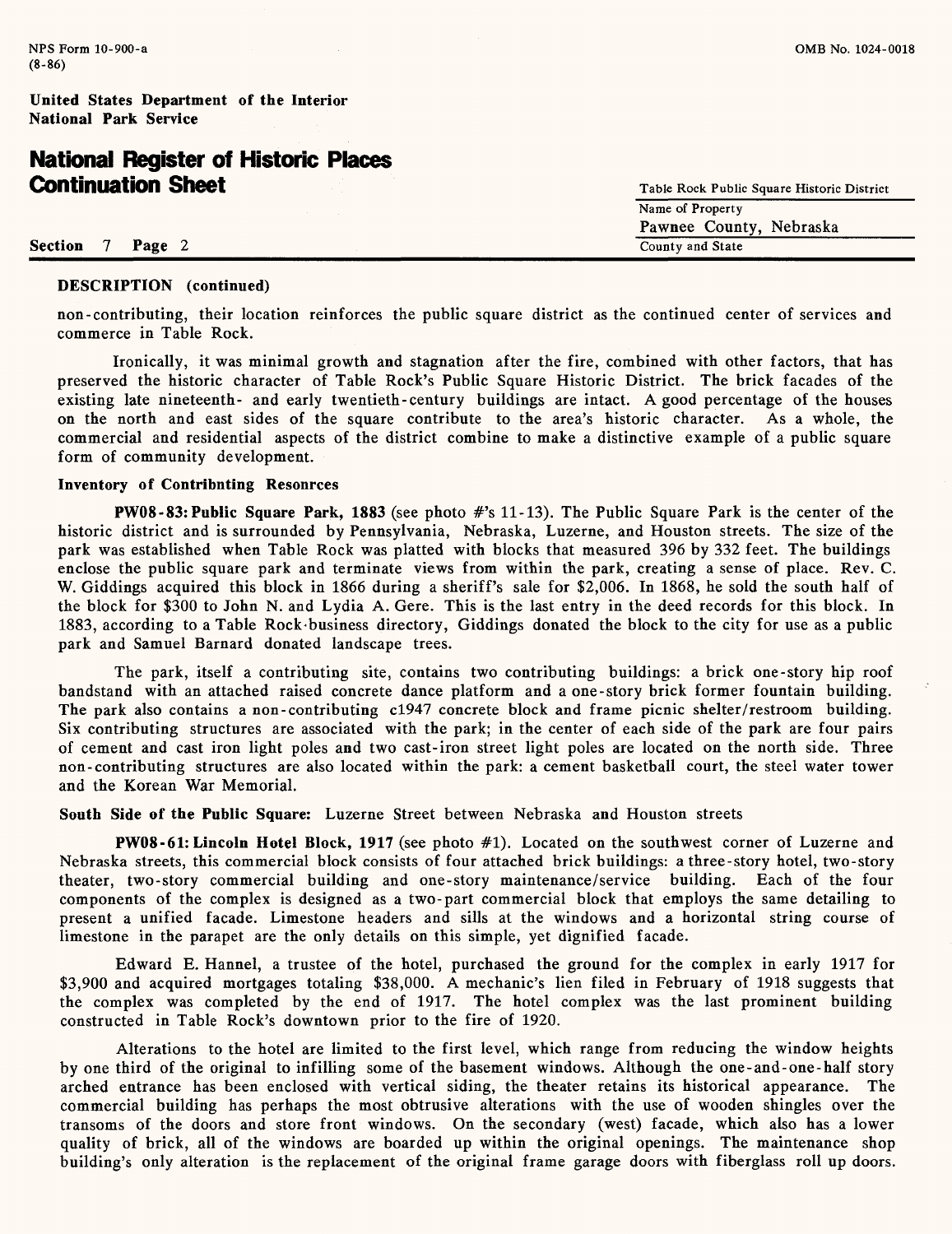## **National Register of Historic Places Continuation Sheet**

| continuation sneet | Table Rock Public Square Historic District |
|--------------------|--------------------------------------------|
|                    | Name of Property                           |
|                    | Pawnee County, Nebraska                    |
| Section<br>Page 3  | County and State                           |

#### **DESCRIPTION (continued)**

**PW08-78: R.P. Jennings Building, 1920** (see photo #11). The R.P. Jennings Building is located on Luzerne Street between Nebraska and Houston streets on the south side of the public square park. Although abandoned, this one-story brick building is representative of the unadorned brick one-part commercial buildings that were constructed shortly after the fire of 1920. The most significant features of the building are the recessed storefront and transom window. One month after the fire, John Phillips sold the east 40 feet of Lot 3 for \$1,000 on 3/9/1920 to R.P. Jennings. The construction date in the parapet of the building is 1920. Jennings lost the property in February of 1927 when it was sold in a sheriff's deed for \$200 to James Broyles. On 5/3/1930, Broyles sold the land to Rudolph B. Karas. Through the next 25 years, Karas owned the property until it was sold to John Kolacny for \$1,500 in 1955. Although slightly deteriorated, the building retains its historic integrity.

**PW08-79: J.C. Beck Building, 1920** (see photo #'s 2, 3 & 13). One of four adjacent buildings at the southwest corner of Luzerne and Houston streets, this building represents the only two-story, two-part brick commercial building that was constructed after the 1920 fire. An understated corbelling course differentiates the parapet from the rest of the facade, and the first level features a stained glass transom. In June of 1908, J.C. Beck and F.M.Colwell purchased the property for \$4,000. Beck sold the building to Ben Heir in December of 1924, and Heir owned the property until his death in 1937. Although the entry has been slightly modified, the building retains its historic integrity.

**PW08-97: Frank Kovanda Building, 1920** (see photo #'s 2, 3 & 13). Located in a grouping of four buildings near the intersection of Luzerne and Houston streets, this one-part brick commercial building has a minimal amount of detailing. A brick corbelling course atop the parapet and a transom window differentiate the facade. Frank Kovanda, Sr., sold the original building to Frank Kovanda, Jr., in 1919. Frank Kovanda, Jr., obtained a \$3,000 mortgage in May of 1920 to rebuild after the fire. The Kovanda family continued to own the building until 1950, when it was sold to Edwin L. Beethe. Beethe sold the building to Mr. Wherry, whose "Wherry Mortuary" sign still appears on the parapet. Although glass block has replaced the original storefront windows, the building retains its original configuration.

**PW08-80: Richardson-Kovanda Building, c!892** (see photo #'s 2, 3 & 13). The Richardson-Kovanda Building is one of two adjoining properties at the southwest corner of Luzerne and Houston streets that survived the fire (see also PW08-81). Constructed circa 1892, it is an example of a brick two-story, two-part commercial building that retains its historic integrity. A bracketed pressed-metal cornice atop the parapet and a wall cornice enhance the brick facade. The two arched window openings in the second level suggest that it was used as office space, which is characteristic of a two-part commercial facade. John N. Richardson purchased the property in 1883 and obtained mortgages during the early 1890's. Thus the building was constructed circa 1892. Anthony Kovanda and John Klima purchased the property 1899; and by August of 1900, Klima sold his share of the business to Kovanda. The Kovanda family owned the building from 1899 until 1947 under various partnerships and individual ownerships. The building retains its historical integrity in spite of minor alterations to the transom windows, which were covered with fiberglass panels.

**PW08-81: William Taylor Building, c!895** (see photo #'s 2, 3 & 13). The Taylor Building is located at the southeast corner of Luzerne and Houston streets. Along with the adjacent Richardson-Kovanda Building (PW08-80), it survived the 1920 fire and is an example of a one-story, one-part brick commercial building. The building was the precursor to the restrained style of the 1920 structures that were built in the district soon after the fire. A simple corbelling course atop the parapet is the only ornamentation used throughout the facade. William Taylor purchased the property from David K. Miller, a trustee of the State Bank of Table Rock, in August 1892 for \$1,000. Taylor acquired mortgages totaling \$4,800 from the State Bank of Table Rock, half in 1895 and 1897. In July 1903, Taylor sold the building. Gerald E. Woods was the only other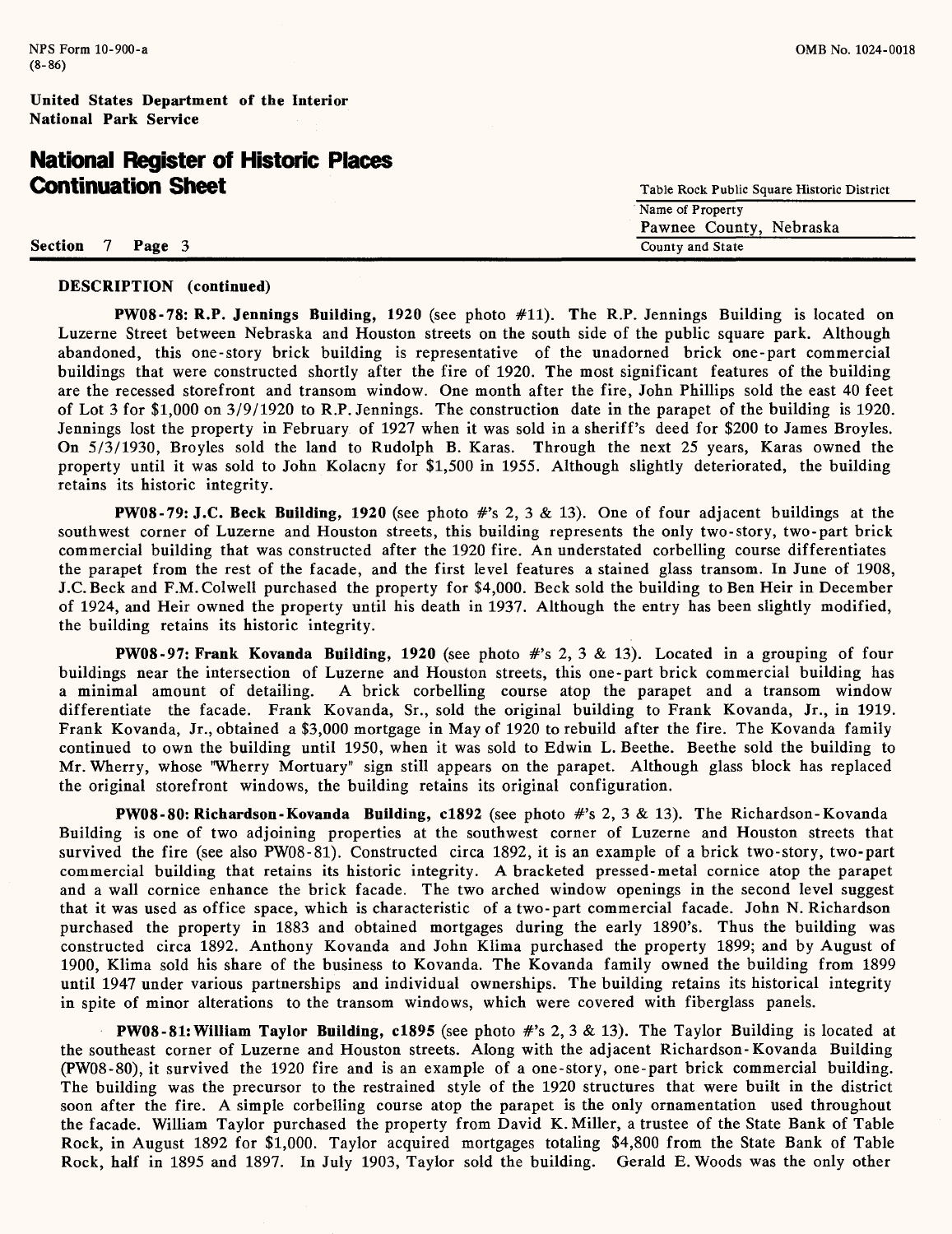| Continuation Sheet | Table Rock Public Square Historic District |  |  |
|--------------------|--------------------------------------------|--|--|
|                    | Name of Property                           |  |  |
|                    | Pawnee County, Nebraska                    |  |  |
| Section<br>Page 4  | County and State                           |  |  |

### **DESCRIPTION (continued)**

substantial owner who owned the building from 1919-1932. Despite alterations to the recessed store front entry, the building retains its historic integrity.

**Southwest Corner of the Public Square:** Luzerne Street between Houston and Sixth streets

**PW08-19: I.O.O.F. Building, c!901** (see photo #'s 4 & 13). The I.O.O.F. Building is located at the southwest corner of Luzerne and Houston streets. Cast-iron columns highlight the storefront of this two-story brick mixed-use commercial building. The east facade, although secondary, repeats the ornamentation of the primary or north facade. The brick two-story, two-part compositional north facade is crowned with apressedtin pedimented cornice that is adorned with the Odd Fellows shepherd staffs and interlocking ring symbols. The windows are set apart with arched brick and limestone window hoods and limestone sills. On the second level, the windows rest upon three courses of textured brick that creates a horizontal line that ties the two street facades together.

The Odd Fellows Building Association purchased the land from Linn & Cooper in 1883 for \$50.00 and constructed a building which burned in January of 1901. The property was sold by a building association trustee of the Table Rock Lodge #33, International Order of Odd Fellows on 4/3/1901. The local lodge then constructed the present two-story brick building and a grocery store continues to occupy the first level. The recessed entry store front was altered at an undetermined time; however, these alterations do not effect the original configuration. The building retains its historical character.

**PW08-20:Milton H. Marble Building, 1904** (see photo #'s 4 & 13). Constructed in 1904, the M.H. Marble Building is located immediately west of the I.O.O.F Building near the intersection of Luzerne and Houston streets. The detailing of the second level of the facade is nearly identical to the I.O.O.F. Building (PW08-019) with its arched brick and limestone window hoods and horizontal textured brick course. A bracketed pressedtin cornice highlights the parapet, and a wall cornice separates the upper and lower levels. M.H. Marble originally purchased the land in 1891 and constructed the building in 1904. Marble then sold the property to Amy Marble in 1936 who continued to own the building through 1947. After 1947, the building changed ownership several times. The first-level storefront has been altered, but the cast-iron columns are intact and indicate the building's historical configuration.

**PW08-21:Shop Building,** c!885 (see photo #'s 4 & 13). Located on the south side of Luzerne Street in Block 38, this two-story building forms the southwest edge of the district. The only late nineteenth-century frame commercial building that remains in the district, it is also the oldest. Pressed-tin siding that replicates brick is used throughout the entire facade of the building. The pressed-tin cornice atop the parapet and a wall cornice that separates the first- and second-level facades are the only other decorative features. An estimated construction date of 1885 is derived from deed records. William White acquired a mortgage for \$240 in 1885, and two years later sold the property for \$800. The Village of Table Rock purchased the property in 1908 for \$350, which was the last deed entry through at least 1987. At an unknown date, the first-level facade had a garage door size opening cut into it and the building was converted into a maintenance shop/office building.

**West Side of the Public Square:** Houston Street between Luzerne and Pennsylvania streets

**PW08-98: Professional Building, c!895** (see photo #5). A two-story brick, two-part commercial block type professional building is located to the rear of the Table Rock State Bank (PW08-018) on Luzerne Street. Aside from a brick corbelling course atop the parapet and a horizontal band of textured brick between the first and second floors, the building has minimal ornamentation. The windows have arched openings which reflect the same stylistic influences of the attached bank building. Deed records for this property are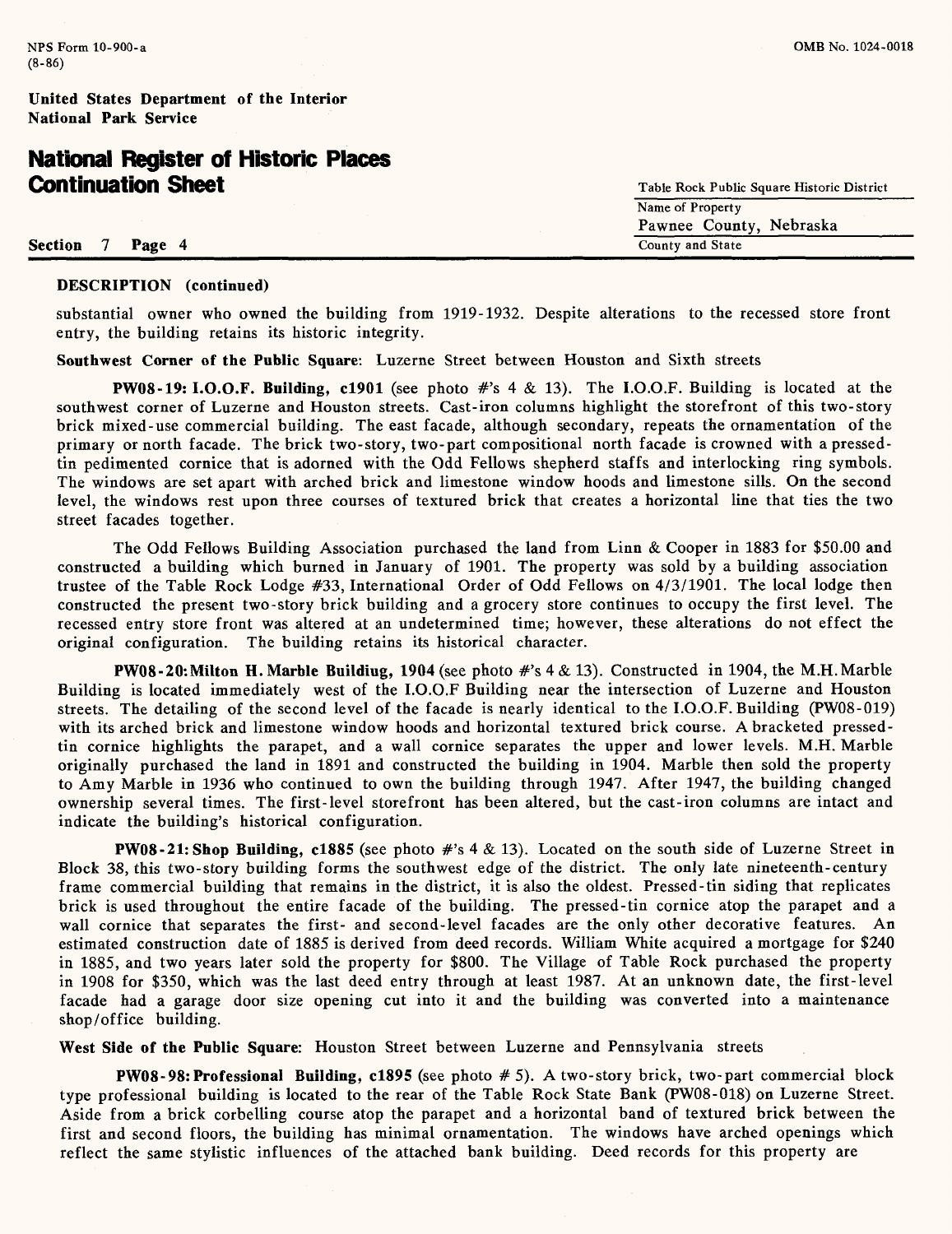## **National Register of Historic Places Continuation Sheet**

| <b>Continuation Sneet</b> | Table Rock Public Square Historic District |
|---------------------------|--------------------------------------------|
|                           | Name of Property                           |
|                           | Pawnee County, Nebraska                    |
| Section<br>Page 5         | County and State                           |

#### **DESCRIPTION (continued)**

unclear, and thus the date of construction is based upon its architectural style and the fact that it appears to have been built soon after the adjacent bank. The professional building retains a high degree of integrity.

**PW08-18: State Bank of Table Rock, 1892** (see photo #'s 5,6 & 14). The State Bank of Table Rock is prominently located at the northwest corner of Luzerne and Houston streets and is important to the district in several ways. Architecturally, the bank is the most significant building in the district and it visually anchors the most prominent corner. Throughout the history of the town, the bank has been the lender of the majority of mortgages to commercial buildings. The bank was founded by William Forbes and O.N. Weelock in 1883-84, and the present building was constructed in 1892.

Renaissance Revival style details distinguish the bank from the other buildings in the district. A cornice crowns the parapet and uses exaggerated dentils to set it apart from the rest of the facade. Series of rounded arch windows highlight the second level of the building. The main entrance is the focal point of the first level, with engaged classical columns that frame the door and support the entablature above the entryway. The building exhibits a high degree of interior and exterior historic integrity.

**PW08-17: Table Rock Opera House, 1893** (see photo #'s 5,6 & 14). The opera house was listed on the National Register of Historic Places in 1988 as part of a state-wide multiple property nomination, Opera House Buildings in Nebraska. Located on the west side of the public square immediately north of the bank (PW08-18), this opera house was constructed in 1893 by G.R. "Rice" Martin. Once owned by the Bohemian Lodge # 84, the opera house is now owned by the Table Rock Historical Society and used as a museum. The opera house features a first-floor commercial space with a double storefront on either side of a central entry into the second-level opera house. The upper levels are of brick construction topped with a stepped parapet. Ornamentation in the building's facade is limited to limestone pointed window hoods and sills.

**PW08-82:G.R. Martin Building, c!893** (see photo #'s 5,6 & 14). The Martin Building, which is on the west side of the square, is a brick two-part commercial building whose only remaining ornamentation is the limestone window hoods and sills that match those of the adjacent opera house. G.R. Martin purchased the land in 1892 and sold the building for \$7,000 to George H. Paul in 1907. The estimated date of construction, 1893, is based upon the relationship to the opera house sharing the party wall and the physical similarity of the two buildings. The integrity of the first-level storefronts has been compromised with infilled windows.

**PW08-16: Table Rock Museum Buildings, c!914-1925 (see** photo #6). Located on the west side of the square near the intersection of Luzerne and Pennsylvania streets, the Table Rock Museum Buildings are three connected buildings that house the collections of the museum.

**Building "A", c!914:** Building "A" is a one-story false front brick commercial building with large arched door and window openings highlighted with brick corbelling. The building was constructed by C. McCourtney in 1914 after he acquired a mortgage for \$3,400. The street facade retains its historic integrity; however, the south facade has been altered with vertical siding.

**Building "B", c!925:** Frank H. Taylor constructed this one-story brick commercial building in approximately 1925 to replace a frame commercial building. He originally purchased the property in 1910 and apparently decided it was necessary to upgrade the property to a fire-proof brick building. Taylor owned the Table Rock Argus newspaper from 1887 until 1934, and it is probable that this building housed the newspaper office and printing facility. The building retains its historic integrity.

**Building** "C": A non-contributing concrete block building that is adjacent to building "B".

**North Side of the Public Square:** Pennsylvania Street between Houston and Nebraska streets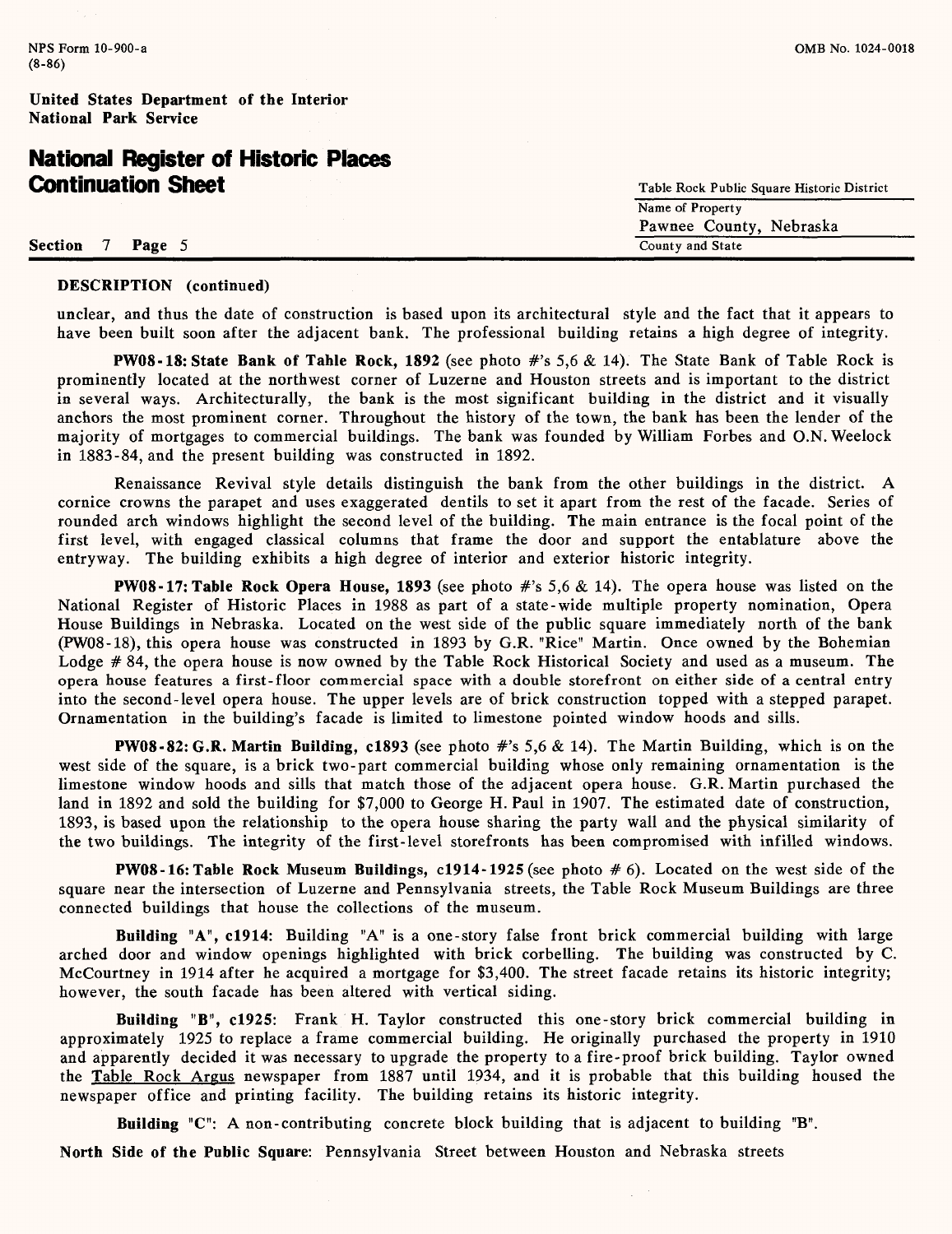| Continuation Sneet | Table Rock Public Square Historic District |
|--------------------|--------------------------------------------|
|                    | Name of Property                           |
|                    | Pawnee County, Nebraska                    |
| Section<br>Page 6  | County and State                           |
|                    |                                            |

### **DESCRIPTION (continued)**

**PW08 47: Pattison- Burrow House,** 1909 **(see** photo #7). A one-story brick vernacular house located one lot west of the northwest corner of Pennsylvania and Houston streets. Notable features of the brick house include a classically styled porch and truncated hip roof. John Pattison purchased the land in 1908 and built the house. The following year Pattison sold the home to Louisa Brown who continued to own the property until 1945. Despite minor alterations, such as the in-filled rear porch, the house retains a high degree of historic integrity.

**PW08 - 99: G.R. Martin House, 1893** (see photo #7). A one-and-one-half story vernacular frame house located at the northwest corner of Pennsylvania and Nebraska streets. It was constructed in 1893 for G.R. Martin who owned a meat market and the Table Rock Opera House (PW08-17). Martin owned the house until 1900 when it was sold to H. M. Bates. Although asphalt siding has been installed over the original clapboard, the house retains its historic character. The Martin House and the adjacent Pattison-Burrow House (PW08-47), provide visual enclosure representing the northwest boundary of the district.

**PW08-14: Methodist Episcopal Church, c!882** (see photo # 8). The Methodist Episcopal Church is located at the northeast corner of Houston and Pennsylvania streets. Notable for its corner bell-tower entry, this one-story frame church visually dominates views from the park to the northwest. Although the exterior has been compromised with aluminum siding, the church functions as a focal point of religious and social activities for the historic district and plays a vital role in the community. The land was purchased by the church in 1882, and a mortgage was obtained for the construction of the building shortly afterward.

**PW08-71:Conklin-Butler House,** 1893 (see photo #8). Located on Luzerne Street between Houston and Nebraska, the Conklin-Butler House is a one-story frame Queen Anne style dwelling. The house retains its historic integrity and is notable for its Eastlake porch and truncated hip roof. The house was constructed for William A. Conklin in 1893 who owned it through 1910. Alida C. Butler then acquired the house and her family owned it until 1936. None of the subsequent owners owned the house for a significant period of time.

**PW08-11: Norris House, c!885** (see photo # 9). This large two-story brick house is located at the northwest corner of Pennsylvania and Nebraska streets. Its notable features are the front porch with classical columns and Eastlake detailing and the limestone headers and sills of the windows. Charles and Fannie Norris purchased the land in 1868 from C.W. Giddings and owned the property until 1945. Throughout time, the Norris House has been the largest of the houses located around the public square. Although a door and two windows have been altered, the house retains its historic character. Views through the park to the northeast terminate at this property.

**Northeast Corner of the Public Square:** Northeast corner of Pennsylvania and Nebraska streets

**PW08-55: House, c!893.** A small one-story frame house is located on the north side of Pennsylvania Street between Nebraska and Fifth streets. Pointed window frames and Eastlake style porch posts highlight this simple yet dignified facade. The date of construction is based upon its architectural style and the fact that it is very similar in design to the Conklin-Butler House (PW08-71, built 1893). Although the front porch has had minor alterations, the house retains its historic integrity.

**East Side of the Public Square:** Nebraska Street between Luzerne and Pennsylvania streets

**PW08-10:Holmes-Zelenka House, c!895** (see photo # 10). The Holmes-Zelenka House is located at the southeast corner of Pennsylvania and Nebraska streets. The notable features of the one-story brick vernacular house are Eastlake detailing, segmentally arched windows and an unusual corner entry. This T-shaped house is one of only two remaining buildings on the east side of the public square. The house was constructed for Lydia A. Holmes after she acquired a mortgage in 1895. Ms. Holmes sold the property in 1899, and the house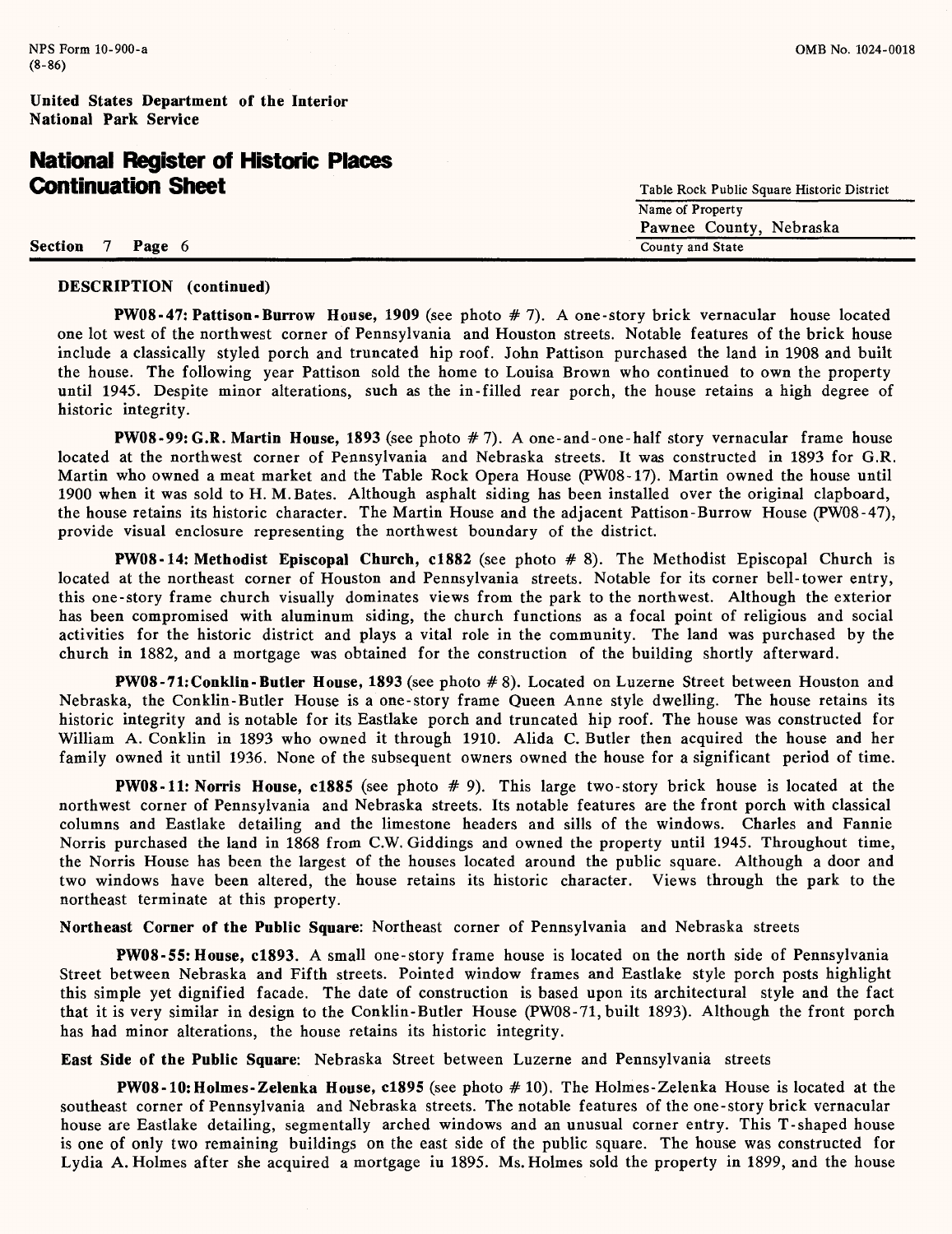| Continuation Sneet |  |        |  |  |  |  | Table Rock Public Square Historic District |                         |
|--------------------|--|--------|--|--|--|--|--------------------------------------------|-------------------------|
|                    |  |        |  |  |  |  |                                            | Name of Property        |
|                    |  |        |  |  |  |  |                                            | Pawnee County, Nebraska |
| Section 7, 8       |  | Page 7 |  |  |  |  |                                            | County and State        |

### **DESCRIPTION (continued)**

did not have a long-term owner until Albert Zelenka purchased the property in 1916 and owned it until 1941. Although the rear porch has been enclosed and the Eastlake front porch has been removed, the house retains its historic character.

**Southeast Corner of the Public Square:** Southeast corner of Luzerne and Nebraska streets

**PW08-77: Filling Station, c!920** (see photo #11). Located at the southeast corner of Luzerne and Nebraska streets, this one-story brick filling station represents the southeast boundary of the district. The building features a large porte cochere and a wooden shingled roof. The circa 1920 construction date is based upon the scale and massing of similar filling stations built in the state during the early 1920's. Although abandoned, the building retains its historic integrity.

#### **Non - contributing properties**

**PW08-15:** Two relocated buildings, a frame school and a log cabin part of the Table Rock Museum. **PW08-16:** The northern most building of the Table Rock Museum complex (see photo # 6). **PW08-83:** Non-contributing features located in the public square park: a picnic shelter/restroom building, a steel water tower, cement basketball court, and a Korean War Memorial. PW08-100: House with c1960's wide siding (see photo #8). **PW08-101:** House with c1970's wide siding (see photo #8). **PW08-102:** House with asbestos siding (see photo #8). **PW08-103:** House with asbestos siding. **PW08-104:** Mobile home, c.1980. **PW08-105:** Ruins of a commercial/professional building (see photo #'s 3 & 11). **PW08-106:** Metal building c. 1970 (see photo # 6). **PW08-107:** One-story brick post office c.1970 (see photo #'s 3 & 11). **PW08-108:** One-story concrete block telephone building c.1965 (see photo #3).

### **STATEMENT OF SIGNIFICANCE**

The Table Rock Public Square Historic District is significant on the local level under Criterion A in the area of community planning and development. The development of Table Rock during the nineteenth and twentieth centuries is typical of communities in southeast Nebraska. During the nineteenth century, Table Rock suffered through floods, failed to win the county seat, was bolstered by the arrival of the railroad, flourished during the prosperity of the eighties, and suffered again during the depression of the nineties. The town boomed again during the early twentieth century, then experienced a disastrous fire and declined as the century progressed. In the planning of its public square, however, Table Rock is atypical. The large expanse of green space framed by unusually wide streets and surrounded by a mix of commercial and residential buildings is unique for a town its size in southeastern Nebraska. The period of significance, 1883 to 1921, begins with the establishment of the public square which solidified the form of the town, through the rebuilding efforts that immediately followed the fire.

Table Rock is located in the rolling hills overlooking the North Fork of the Big Nemaha River in northeast Pawnee County. Pawnee County is located in southeast Nebraska and was originally part of Richardson County when the first Nebraska counties were established in 1854. The first settlers began arriving in the spring of 1854, following the South Fork of the Big Nemaha River into the county. One year later, the present-day boundaries of Pawnee County were officially approved by the Territorial Legislature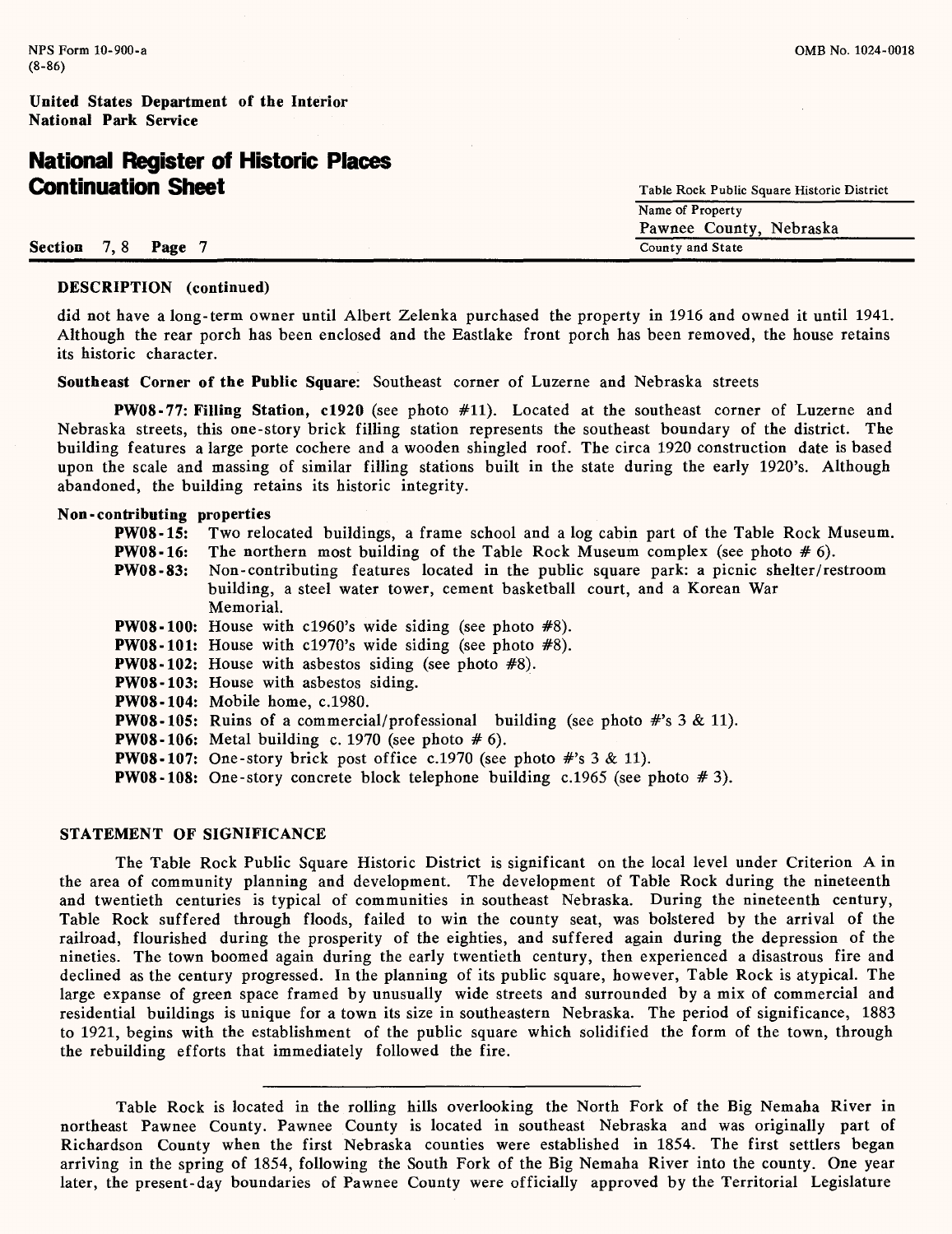### **National Register of Historic Places Continuation Sheet**

| Table Rock Public Square Historic District |  |  |
|--------------------------------------------|--|--|
| Name of Property                           |  |  |
| Pawnee County, Nebraska                    |  |  |
| County and State                           |  |  |
|                                            |  |  |

### **STATEMENT OF SIGNIFICANCE (continued)**

and the county was divided into townships. The townsite of Table Rock was selected and partially laid out in 1855 by the Table Rock Town Company which was formed by three southeast Nebraska businessmen including Robert Furnas of Brownville, a prominent agricultural spokesman and Governor of Nebraska from 1872 to 1874.

Formation of a community under the guidance of the Table Rock Town Company never materialized. Instead, the holdings of the company were purchased in 1857 by the Nebraska Settlement Company, which consisted of a number of business leaders from the coal regions of Pennsylvania. The settlement company encouraged approximately 200 families to emigrate from Pennsylvania and New York. The first of these arrived near Table Rock in 1857. In June of 1858, a large town site was officially surveyed in the south-half of Section 32 that includes the present-day boundaries of Table Rock.

The first crude dwellings were constructed in the lowlands immediately east of the current town site. Disease and financial distress placed serious hardships on the emigrants, and their buildings were subjected to frequent flooding. Today, there is no evidence of this initial settlement. By the end of 1858, only fifteen of the 200 families remained. These people relocated to the higher ground of the surveyed community and soon constructed a frame church, general store, and several dwellings.

The community developed gradually during the 1860s. Important strides were made in developing the infrastructure of a community. A stone school, brick kiln, cheese factory, and wagon shop were added to the community during this time. In addition, a frame bridge was built over Taylor's Branch of the North Fork of the Big Nemaha River.

In 1871-72, the Atchison and Nebraska Railroad Company built a rail line approximately three-fourths of a mile east of town in the river valley. The arrival of the railroad gave Table Rock the distinction of being the only Pawnee County town with a railroad--an advantage it held for ten years. An addition of residential and commercial blocks (Railroad Addition) was surveyed and added to the original town plat. The railroad constructed a hotel and depot in the "lower town" site, and a competition soon developed between the "upper" and "lower" portions of Table Rock.

The presence of the railroad and depot encouraged a more rapid construction of businesses and dwellings in the lower town and threatened the continued existence of the upper town. The lowland, however, was subject to flooding; and in 1880, the citizens of the lower town agreed that the upper town was a more suitable site for the development of the community and signed a petition agreeing to relocate. The lower town businesses gradually joined the established businesses on what would become the south side of the public square. The depot, however, remained adjacent to the rail line in the lower town.

The consolidated central business district was focused on an expansive public square, platted in 1883, which also served as the primary public park in the community. Land for the square was donated by Rev. C.W. Giddings, owner of much of the upper town site and a nearby cheese factory. Trees were donated and planted and the public square became the focal point of the Table Rock central business district. To enhance its prominence, four exceptionally wide streets were platted surrounding the square. Luzerne Street on the south side of the square also served as the main route connecting the upper town to the depot in its lower town location. With this connection to the railroad, Luzerne Street and Houston Street, on the west side of the square, developed as the main commercial streets in the district. The State Bank of Table Rock (PW08-018) and the Table Rock Opera House (PW08-017), built in 1892 and 1893 respectively, became landmarks on the west side of the square. A variety of commercial buildings, such as the Kovanda-Richardson Building (PW08- 080), were built on Luzerne Street during the 1880s and 1890s. The Methodist Episcopal Church was built on the northwest corner of the square in 1882. Residences filled in most of the remaining lots on the north and east sides of the square, although a hotel (non-extant) was constructed on the east side of the square.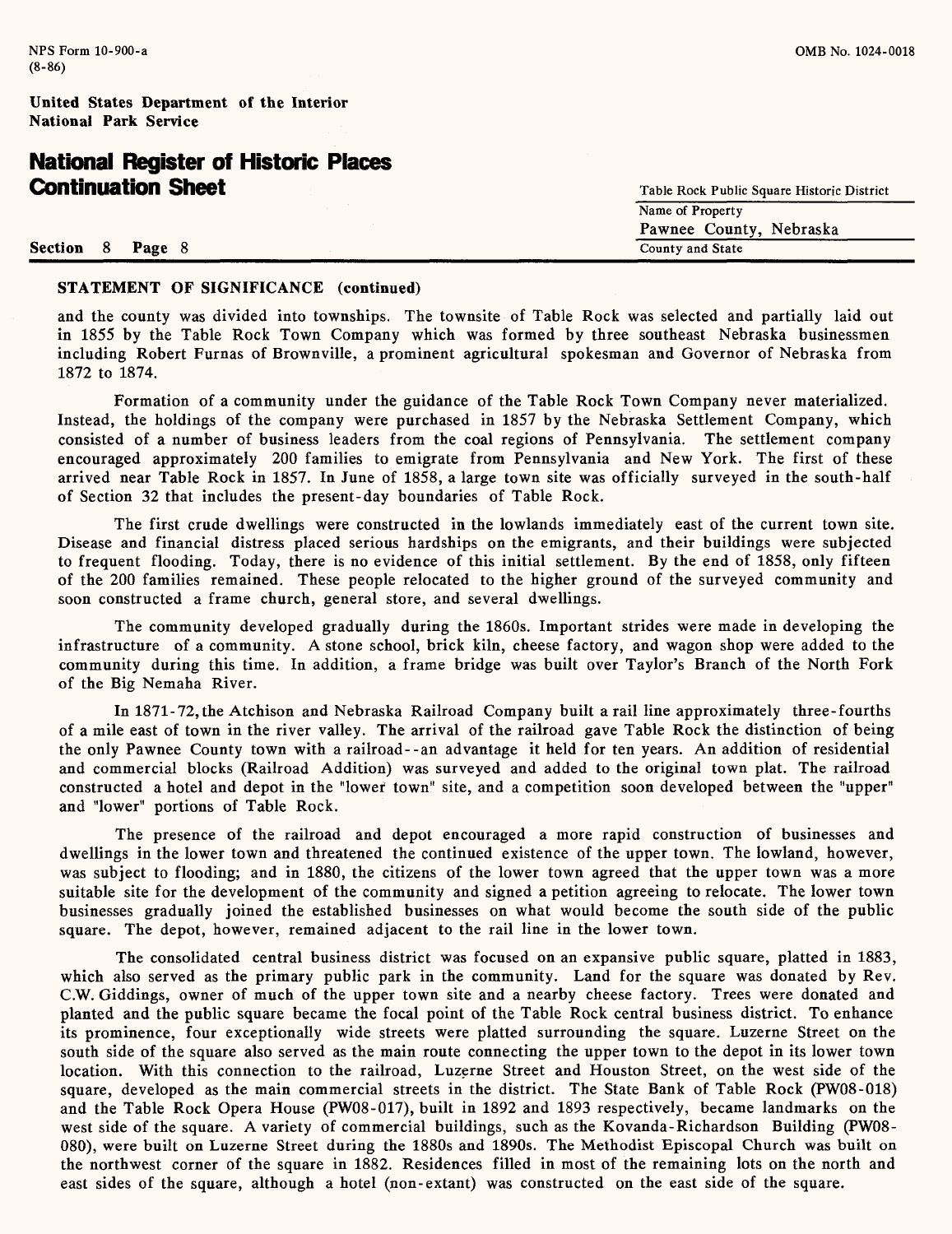| Continuation Sheet | Table Rock Public Square Historic District |  |  |
|--------------------|--------------------------------------------|--|--|
|                    | Name of Property                           |  |  |
|                    | Pawnee County, Nebraska                    |  |  |
| Section 8,9 Page 9 | County and State                           |  |  |

### **STATEMENT OF SIGNIFICANCE (continued)**

The public square became the center of social and community activity in the growing town. The relationship of the residential and commercial enclaves linked by the expanse of the park created a picturesque nineteenth-century town. Table Rock flourished during the 1880s and early 1890s and recorded its peak population in 1900 (pop: 852). While population declined somewhat over the next two decades, significant construction took place in 1917 when the Lincoln Hotel Block (PW08-061) was built on the southeast corner of the public square.

In February of 1920 a fire began in the basement of one of the buildings on the south side of the square. It soon spread and could not be contained because the community's fire fighting equipment was frozen. Eight buildings were lost in the fire: six two-story brick buildings that were directly consumed by the flames and two single-story frame buildings that were dynamited to prevent the fire's spread. Left intact was the new brick hotel (PW08-61) on the east end of the block and two adjoining brick buildings (PW08-80, & 81) on the west end. Three buildings (PW08-78, 79, and 97) were immediately rebuilt in the center of the block, but large gaps remained.

The depressed economy of agricultural communities in the 1920s followed by the depression of the 1930s contributed to the decline in Table Rock's population and development. The gaps on the south side of the square that resulted from the fire remained vacant for over half a century until the 1970's when two onestory brick buildings (post office and telephone exchange) were constructed. The only other additions to the district in the 60 years after the fire were a picnic shelter, basketball court, water tower, and war memorial in the park. By 1990, the town's population was 308. Today, the wide streets and large park surrounded by residential and commercial buildings convey a strong visual and historic sense of a distinctive public square district.

The Table Rock Public Square Historic District is significant in the area of community planning and development. While the town's history is typical of small agricultural communities in southeast Nebraska, its significance is primarily derived from the distinctive environment created by the large public square in a central business and residential district. Many towns have public squares, but they often are, or were, platted as courthouse squares.

In a six and one-half county area in southeast Nebraska (Pawnee, Richardson, Johnson, Nemaha, Gage, Otoe, and southern Lancaster counties), only 4 out of 63 extant towns including Table Rock were platted with commercial public squares not intended for a courthouse. None of these three towns, Firth (Lancaster County), Nemaha (Nemaha County), and Humboldt (Richardson County), compare with Table Rock in size of population or historic development. Two of the towns, Firth and Nemaha, were much smaller with peak populations of less than 500. Humboldt was significantly larger, with a peak population of 1,433 in 1930.

The Nebraska Historic Buildings Survey (NeHBS) has not been completed for Lancaster and Nemaha counties. Therefore, the extent of public square development in Firth and Nemaha is unknown. The historic buildings survey for Richardson County was completed in 1992. Humboldt, historically much larger than Table Rock, features a public square district surrounded on all sides with commercial buildings. The Table Rock Public Square District, therefore, with its mix of commercial and residential buildings located on exceptionally wide streets surrounding a large park, represents a unique example of town planning in southeastern Nebraska.

### **BIBLIOGRAPHY**

Atlas of Pawnee County Nebraska. Minneapolis: Title Atlas Company, 1964.

Baltensberger, Bradley H. Nebraska: A Geography. Boulder, Colorado: Westview Press, Inc., 1985.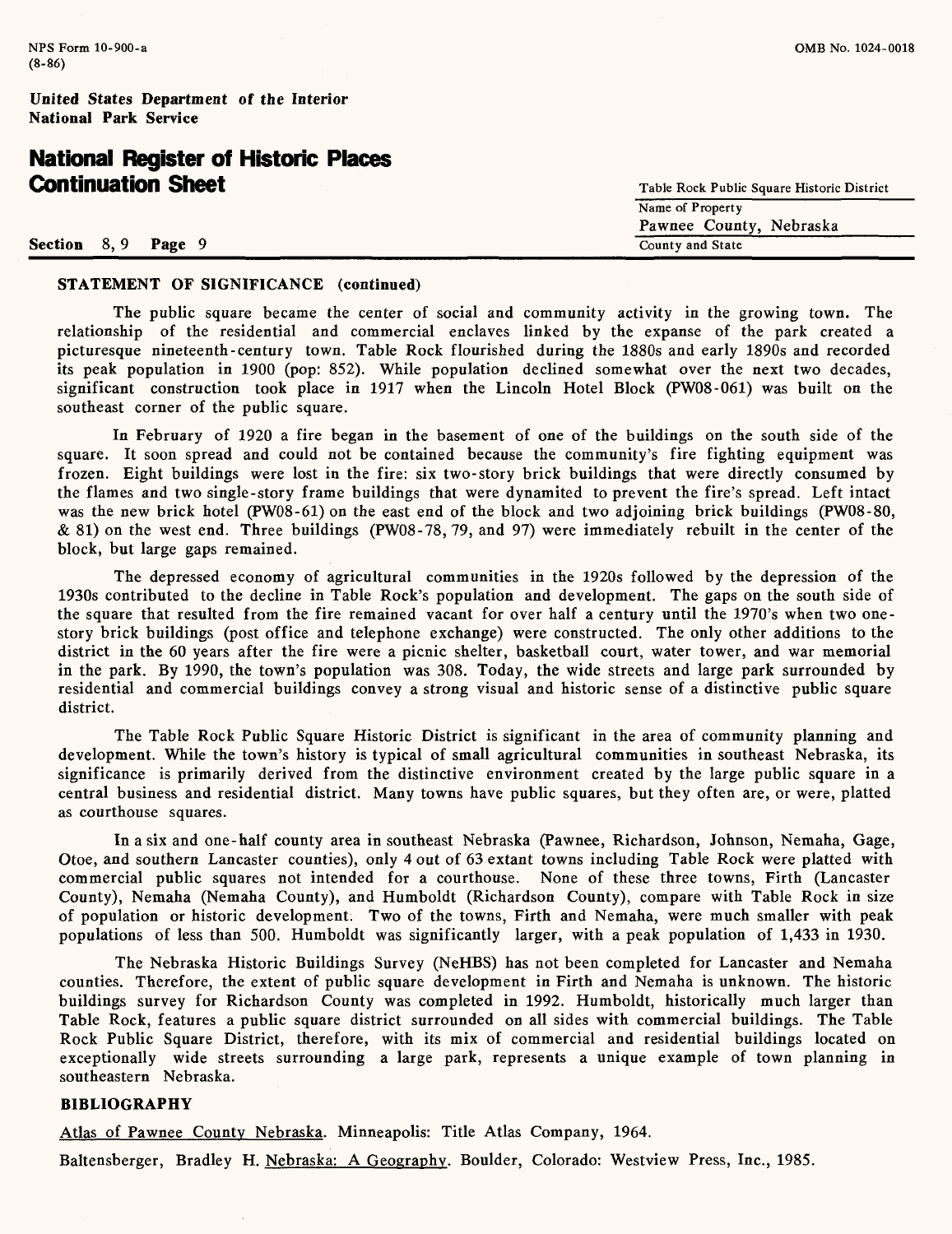**Section** 

## **National Register of Historic Places Contin**

| nuation Sheet       | Table Rock Public Square Historic District |  |  |
|---------------------|--------------------------------------------|--|--|
|                     | Name of Property                           |  |  |
|                     | Pawnee County, Nebraska                    |  |  |
| 9.10 <b>Page</b> 10 | County and State                           |  |  |

#### **BIBLIOGRAPHY (continued)**

Album of Pawnee County. McPherson, Kansas: Pictorial County Albums, 1976.

Edwards, Joseph L. Centennial History of Pawnee Co.. Nebraska. Pawnee City: A.E. Hassler, 1876.

Fellens, Ellen L. Table Rock, Nebraska, 1858 to 1958.

Fimple, Kathleen L. and Sharon Sawyers. "Main Street: A Form of Structured Urban Life". Paper presented to the Center for Great Plains Studies Symposium. Lincoln, Nebraska, 1993.

Hassler, W.E. Souvenir Book of Pawnee County.

Lincoln State Journal, Mar. 28, 1895; Jan. 26, 1904.

- Longstreth, Richard. The Buildings of Main Street: A Guide to American Commercial Architecture. Washington, D.C.: The Preservation Press of The National Trust for Historic Preservation, 1987.
- Magie, John Q. and Carl H. Jones, "A History and Historic Sites Survey of Johnson, Nemaha, Pawnee, and Richardson Counties Southeastern Nebraska." Lincoln: Nebraska State Historical Society, 1969.

Nebraska State Historical Society Photograph Collection. Lincoln, NE.

Nebraska Historic Buildings Survey, files. State Historic Preservation Office, Lincoln, NE.

Olson, James C. History of Nebraska. Lincoln: University of Nebraska Press, 1966.

Ord, Mabel. "Pawnee County Historical Society". Pawnee City, 1960.

Pawnee County Deed Records, Numeric Index of Lands 1857-1993, Register of Deeds Office, Pawnee City, NE.

The Pawnee Republican. Feb. 12, 1920.

Perkey, Elton A. Perkey's Nebraska Place Names. Lincoln: Nebraska State Historical Society, 1982.

Table Rock Argus. Feb. 6, 13, 1920.

Table Rock Historical Society, files. Table Rock, NE.

### **VERBAL BOUNDARY DESCRIPTION** (see **district map)**

The boundaries of the Table Rock Public Square Historic District are limited to the properties that surround the public square park and retain their historic integrity. The boundary on the north is the rear property line of the residential lots including Lots 11 and 12 of Block 16; Lots 7-12 of Block 17; Lots 7-9 of Block 18.

The boundary line east of the public square extends to the rear of the residential lots including Lots 4-9 of Block 27. At the southeast corner of the district, the boundary runs west along the center of Luzerne Street to the east facade of PW08-77, a filling station located on Lot 6, Block 40 and proceeds to the rear of the property line.

The district boundary then continues west along the rear property line of Lots 1-6of Block 39 and Lot 1 and the eastern one-third of Lot 2 of Block 38. From here the boundary turns north and runs along the west facade of PW08-21, located on parts of Lots 1 and 2 in Block 38, and continues north past Luzerne Street.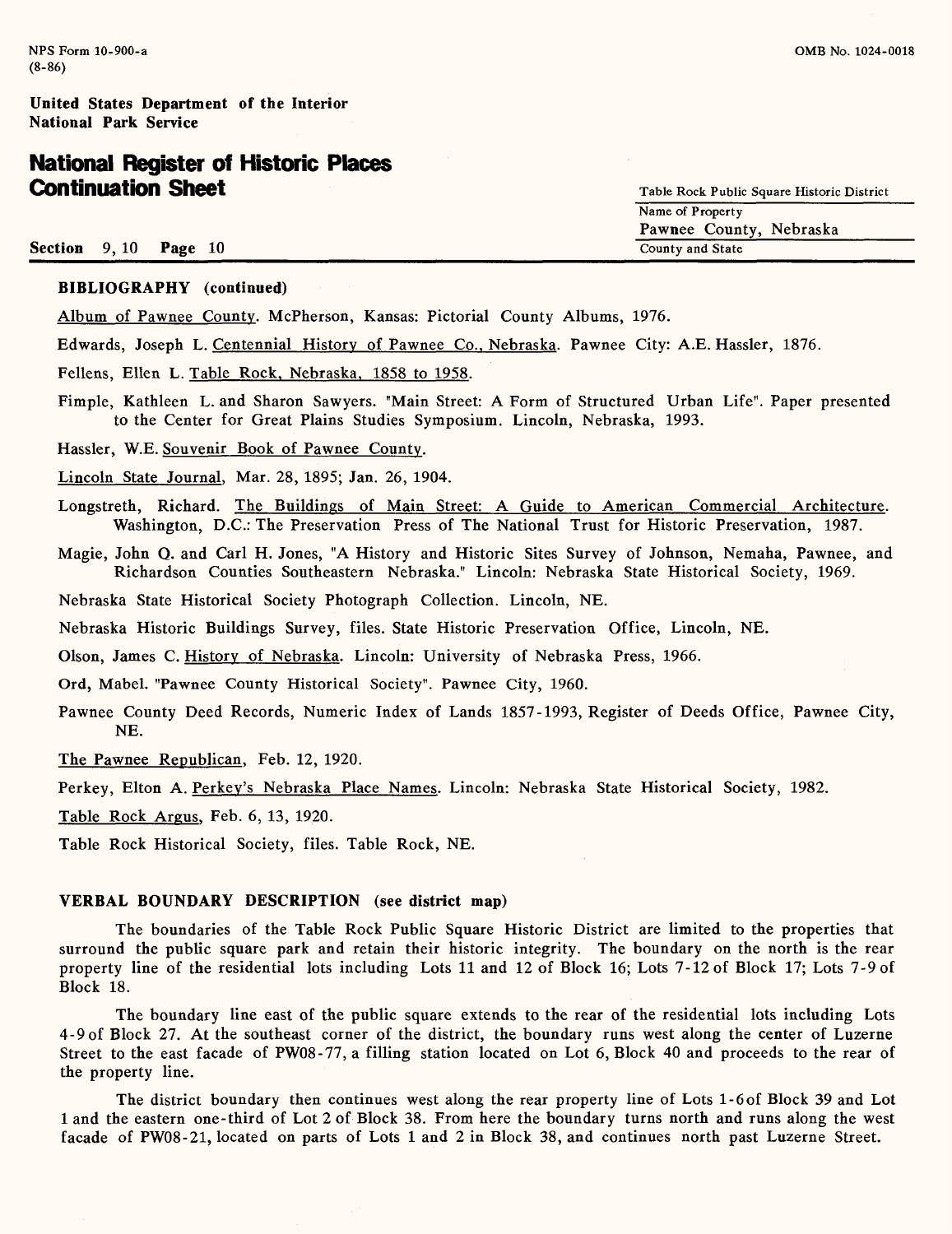## **National Register of Historic Places Continuation Sheet**

County and State

### **Section** 10 **Page** 11

### **VERBAL BOUNDARY DESCRIPTION (continued)**

The district boundary then runs north along the rear facades of the commercial buildings on the west side of the public square including Lots 8-12 and Lot 1 of Block 29. The boundary line then turns west at the center of Pennsylvania Street and continues until it reaches the western edge of Lot 11 in Block 16 and connects to the rear property line at the point of beginning.

### **BOUNDARY JUSTIFICATION** (see **district map)**

The boundaries of the Table Rock Public Square Historic District were selected to include the park, the four streets and intersections around the park and the buildings that front on the four sides of the square. Comprised of eight partial blocks surrounding the public square, the district is bounded on the north and east by the rear property line of the residential lots, on the south by the rear property line of the commercial lots and on the west by a line that runs roughly along the rear of the commercial buildings.

The four corners and the west boundary line of the district were the only areas that were flexible when deciding upon the location of district boundaries. It was determined that the district should include all properties that enclosed views from within the public square; thus at the four corners (Blocks 16, 18, 40, and 38), the first three lots were potentially within the district.

In Block 16, only the houses in Lots 11  $\&$  12 were considered to be contributing and the northwest corner of the district was established at Lot 11. The north boundary is the rear property line of residential lots on the south half of Blocks 16, 17 and 18. In Block 18, Lots 8 & 9 are vacant, and thus the boundary line turns south at the east side of Lot 9 to connect with the rear property line of residential lots along the east side of the public square (Lots 4-9) of Block 27.

Once the property line intersects the center line of Luzerne Street, a decision was made to turn west following the center line to exclude non-contributing properties east of PW08-77, a filling station. The eastern boundary then continues south along the side of the filling station to the rear of Lot 6. The southern boundary is the rear property line of commercial lots on the north half of Blocks 40, 39 and 38.

At the southwest corner of the square in Block 38, only the first three buildings within Lots 1 and part of 2 retain their historic integrity and were constructed within the period of significance (1888-1921). Thus the district boundary turns north along the west facade of PW08-21, a shop building, and continues north in a straight line at the rear of commercial buildings at the west side of the public square. This line turns east to avoid a non-contributing storage building and returns north at the rear facades of PW08-16 A & B and continues to the center line of Pennsylvania Street. The district boundary then continues west until it includes all of Lot 11, Block 16 and turns north along the west property line to connect with the north boundary line.